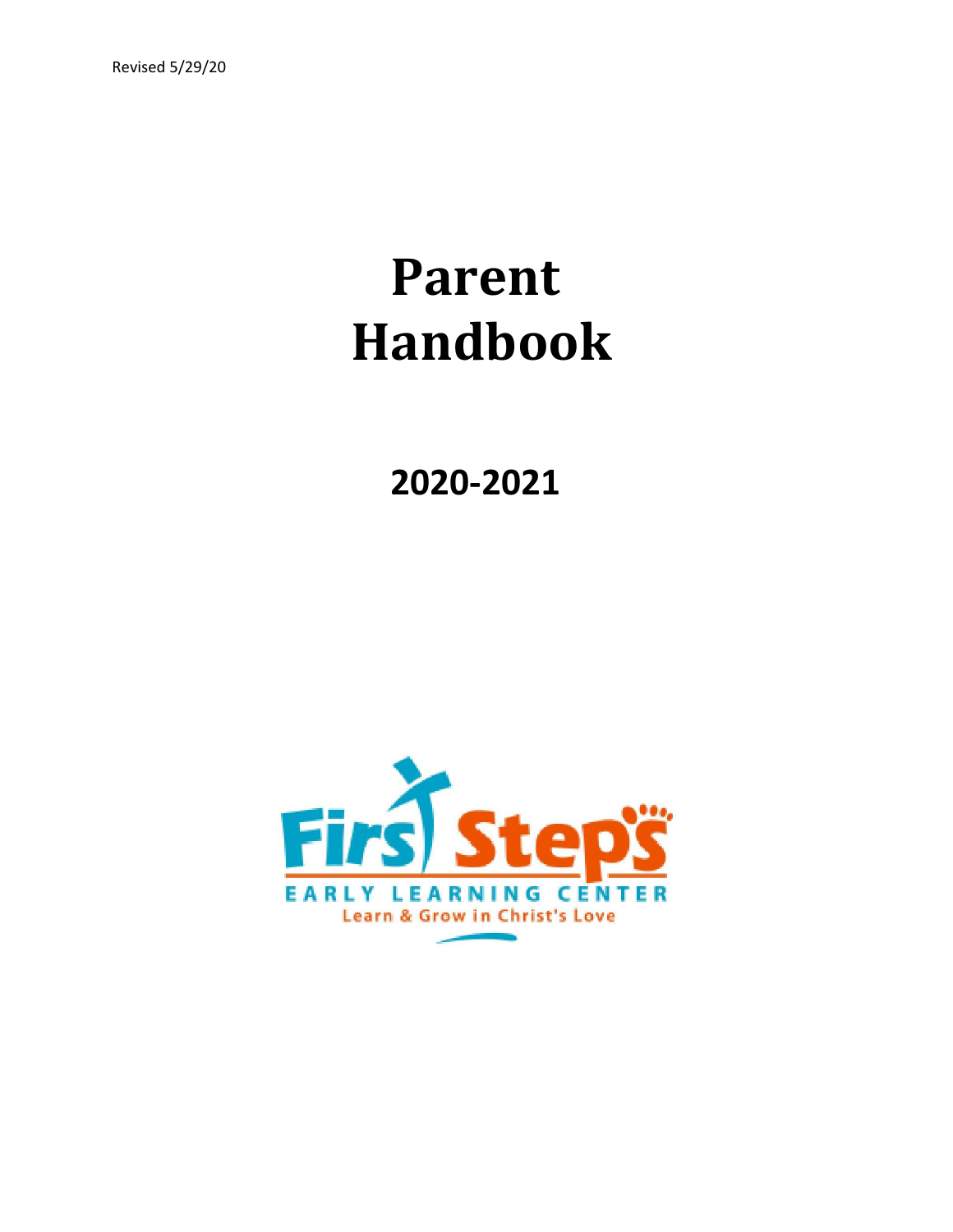# **Table of Contents**

#### **Who We Are**

| Affiliation                                    | $\overline{4}$ |
|------------------------------------------------|----------------|
| Why a Christian Center?                        | 4              |
| <b>Mission Statement</b>                       | 4              |
| Philosophy of Education                        | 4              |
| <b>Contact Information</b>                     | 4              |
| <b>Our Program</b>                             |                |
| Program Plan                                   | 5              |
| Philosophy of Education: Areas of Development  | 6              |
| <b>Teacher Qualifications/Responsibilities</b> | $\overline{7}$ |
| <b>General Policies and Procedures</b>         |                |
| <b>Enrollment and Registration</b>             | 8              |
| Hold Fees / Deposits                           | 8              |
| <b>Tuition and Fees</b>                        | 9              |
| <b>Discounts</b>                               | 10             |
| Discipline                                     | 10             |
| Termination/Withdrawal                         | 11             |
| Hours of Operation                             | 12             |
| Inclement Weather                              | 12             |
| <b>Fire Drills</b>                             | 12             |
| <b>Tornado Drills</b>                          | 13             |
| Drop-In Care                                   | 13             |
| Absences                                       | 13             |

Arrival and Departures 13 Unauthorized Persons 14 What to Bring to Childcare 14 Supplies and the set of the set of the set of the set of the set of the set of the set of the set of the set of the set of the set of the set of the set of the set of the set of the set of the set of the set of the set of Clothing 14

| ັ               |         |
|-----------------|---------|
| Items from Home | 15<br>ᅩ |
| Pets            | 15      |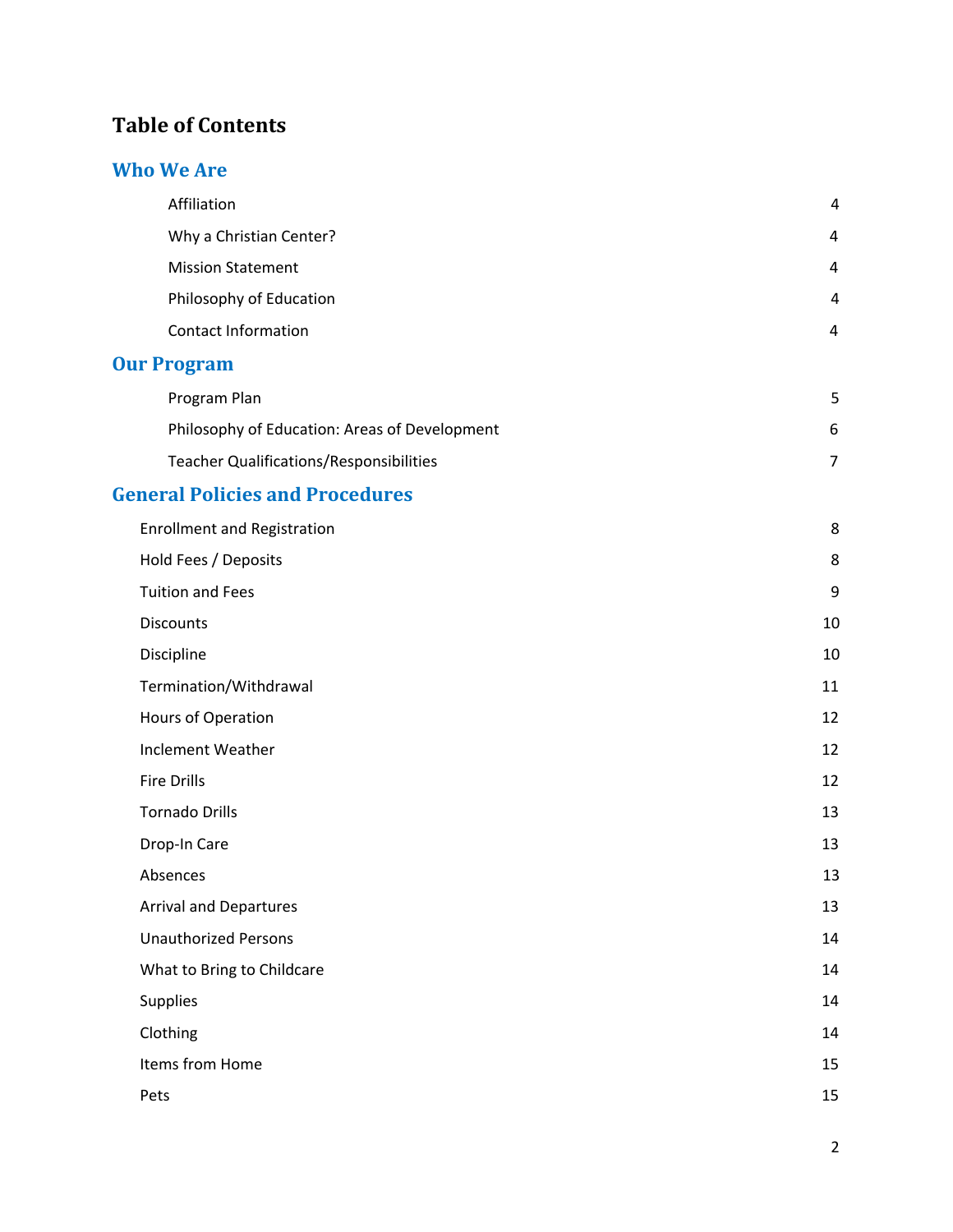# **Our Schedule/Routine**

| <b>Meals and Snacks</b>                                            | 16 |
|--------------------------------------------------------------------|----|
| Nap/Quiet Time                                                     | 16 |
| <b>Toilet Training</b>                                             | 16 |
| Indoor / Outdoor Play                                              | 17 |
| <b>Field Trips</b>                                                 | 17 |
| Daily Schedules                                                    | 17 |
| <b>Summer Daily Schedules</b>                                      | 18 |
| <b>Health Regulations</b>                                          | 19 |
| <b>Non-Discrimination Policy</b>                                   | 20 |
| <b>Parent/Guardian Code of Conduct</b>                             | 21 |
| <b>Acknowledgment Receipt of Parent Handbook - Sign and Return</b> | 22 |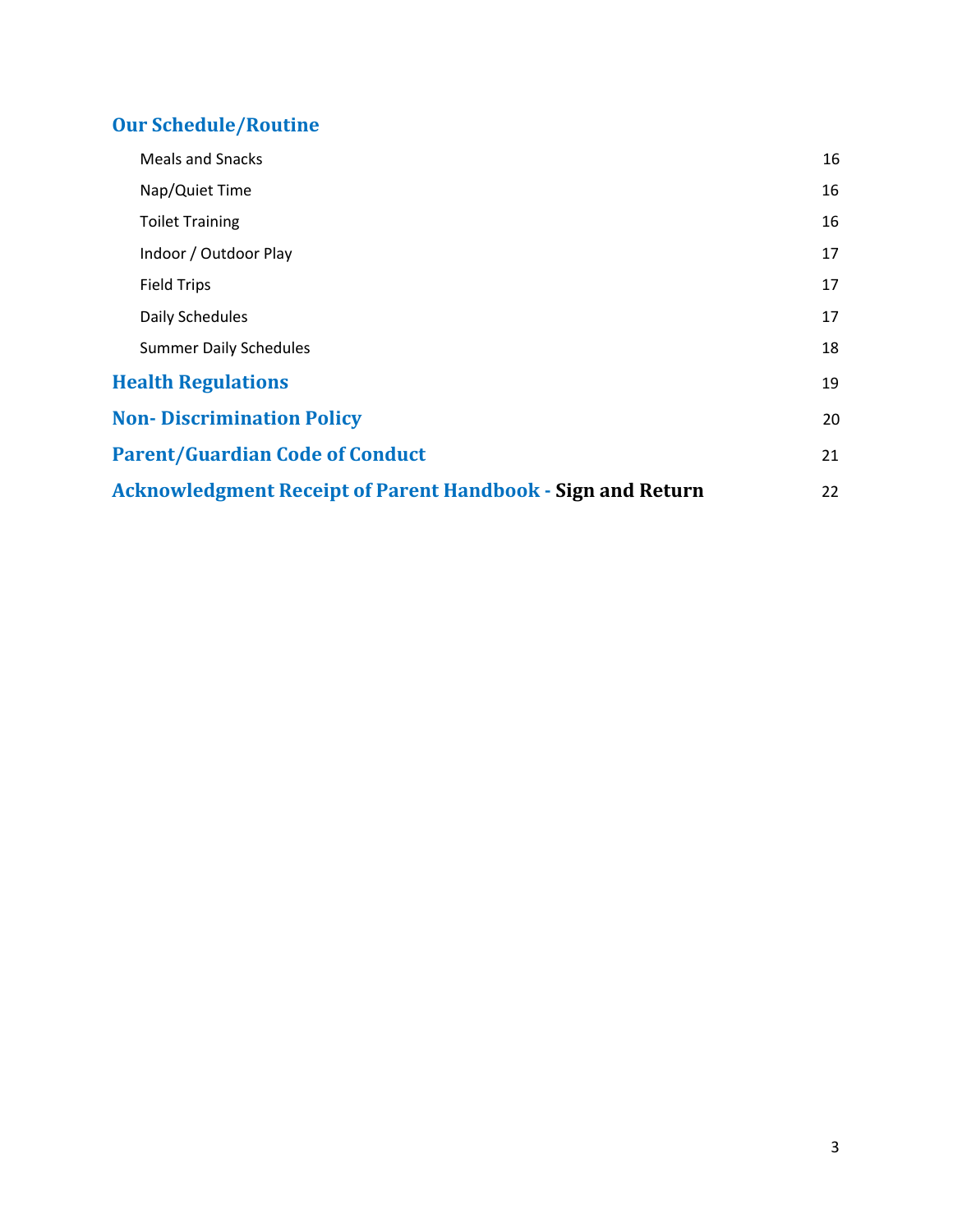## **Affiliation**

First Steps Early Learning Center is a mission of First Evangelical Lutheran Church. We are also a member of the Wisconsin Evangelical Lutheran Synod and follow their teachings.



# **Why a Christian Center?**

First Steps Early Learning Center will help your children take the necessary steps in their educational walk and help them grow in God's love. Your little ones are important to us, but more importantly, to Jesus who said, "Let the little children come to me...for the kingdom of God belongs to these." Mark 10:14

## **Mission Statement**

First Steps Early Learning Center exists to serve the La Crescent community and surrounding areas providing childcare for children ages 6 weeks to 12 years. First Steps Early Learning Center provides a safe, loving environment where children learn and grow in Christ's love.

## **Philosophy of Education**

We believe that each child entrusted to our care is truly *a gift from God*. Each child is a special individual who possesses an innate ability to be fruitful in a unique way. We believe that each child needs a well-balanced program designed to motivate growth spiritually, emotionally, physically, mentally, and socially.

## **Contact Information**

**First Steps Early Learning Center** 414 Main Street La Crescent, MN 55947 Phone: (507) 895-5704

Email First Steps: [director@keepchristfirst.com](mailto:director@keepchristfirst.com) Church: [churchoffice@keepchristfirst.com](mailto:churchoffice@keepchristfirst.com) Pastor: [pastor@keepchristfirst.com](mailto:pastor@keepchristfirst.com)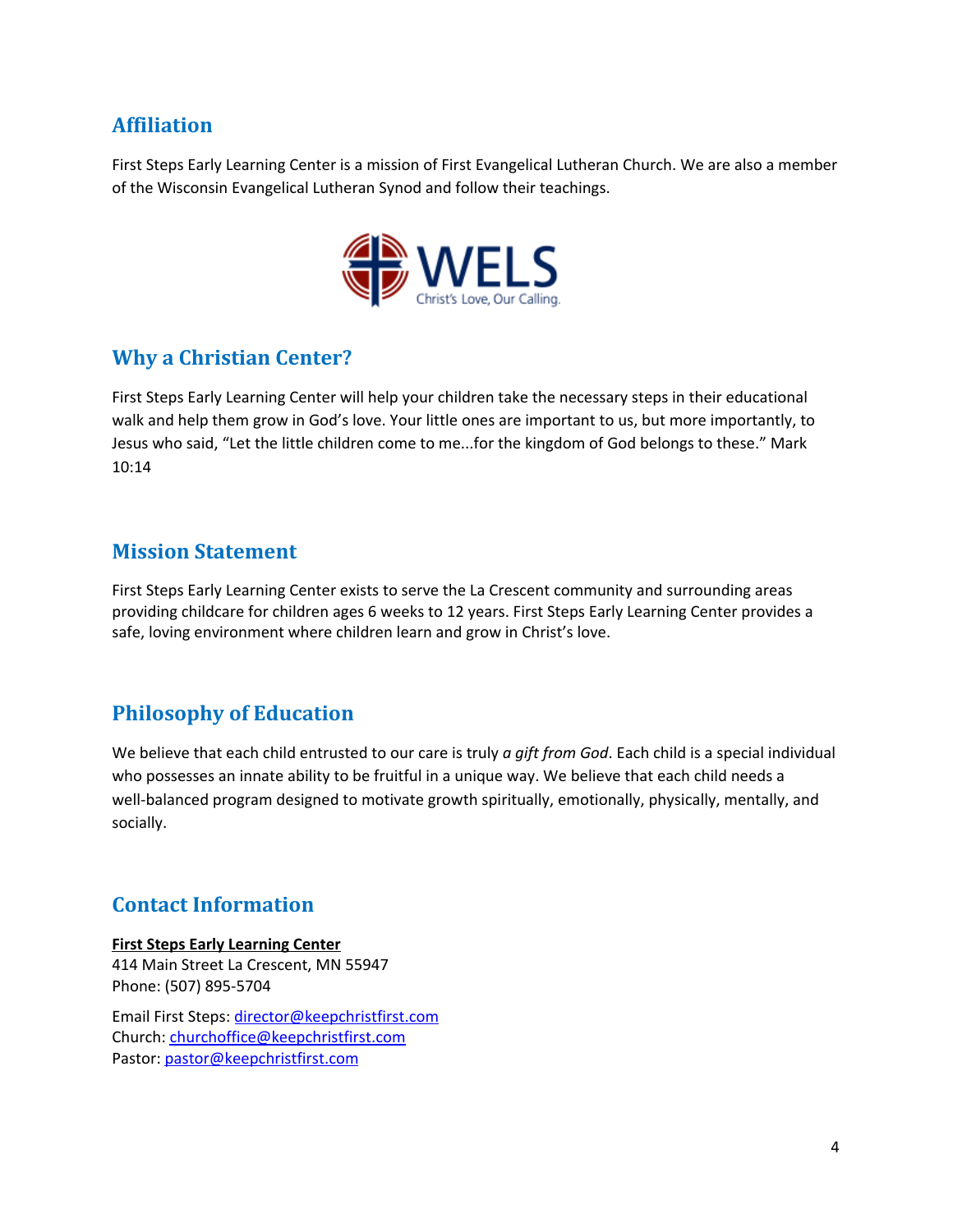## **Program Plan**

- 1. First Steps Early Learning Center welcomes into its program all children ages 6 weeks 12 years regardless of race, color, creed, sex, or national origin. Our maximum enrollment is 65 children. We are licensed to care for :
	- 11 Infants (6 weeks-15 months)
	- 19 Toddlers (16 months-32 months)

20 Preschoolers (33 months-1<sup>st</sup> day of Kindergarten)

15 School Agers (Kindergarten- 12 years of age)

- 2. We assure free and open access to the entire facility by all parents/guardians whose children are enrolled in our program. Our operating hours are Monday-Friday 6:30 AM- 6:00 PM
- 3. Evidence of child abuse will be reported, **immediately**, to the proper authorities.
- 4. Parents/guardians and authorized persons may pick up children at any time of day. A phone call to alert staff is appreciated, but not required.
- 5. First Steps Early Learning Center does not allow unauthorized parties to pick up children. Photo identification must be presented and written or verbal authorization is required to pick up any child. It is essential that parents notify us if and when they request an alternate person pick up their child.
- 6. We will never use corporal punishment as a disciplinary practice. We do use positive reinforcement and redirection. We incorporate the Conscious Discipline methods. More information can be requested on this at any time.
- 7. We do not transport children off the premises without parental consent.
- 8. First Steps Early Learning Center does not allow research, experimentation, or public relations activities involving children without parental consent.
- 9. Children are supervised by qualified staff at all times (within sight and sound) as required by law.
- 10. First Steps Early Learning Center complies with local fire, health, and building codes to insure a physically safe environment for children.
- 11. We do not allow unauthorized persons to loiter on or about the premises.
- 12. We are licensed by the state of Minnesota and fully insured in accordance with state law.
- 13. Illegal drug or alcohol use is prohibited on the premises.
- 14. We are not allowed to accept sick children, and children who become sick in school must be isolated while in our care. Parents/guardians or designated caretakers must pick up children who become ill within an hour of notification.
- 15. In the event of a serious injury, we will contact medical authorities and parents/guardians or emergency contact(s) immediately.
- 16. The toddler room is split into two sides. The students will be able to freely utilize both sides of the classroom and interact with all the lead teachers in the room.
- 17. Parents/guardians may review the program plan upon request.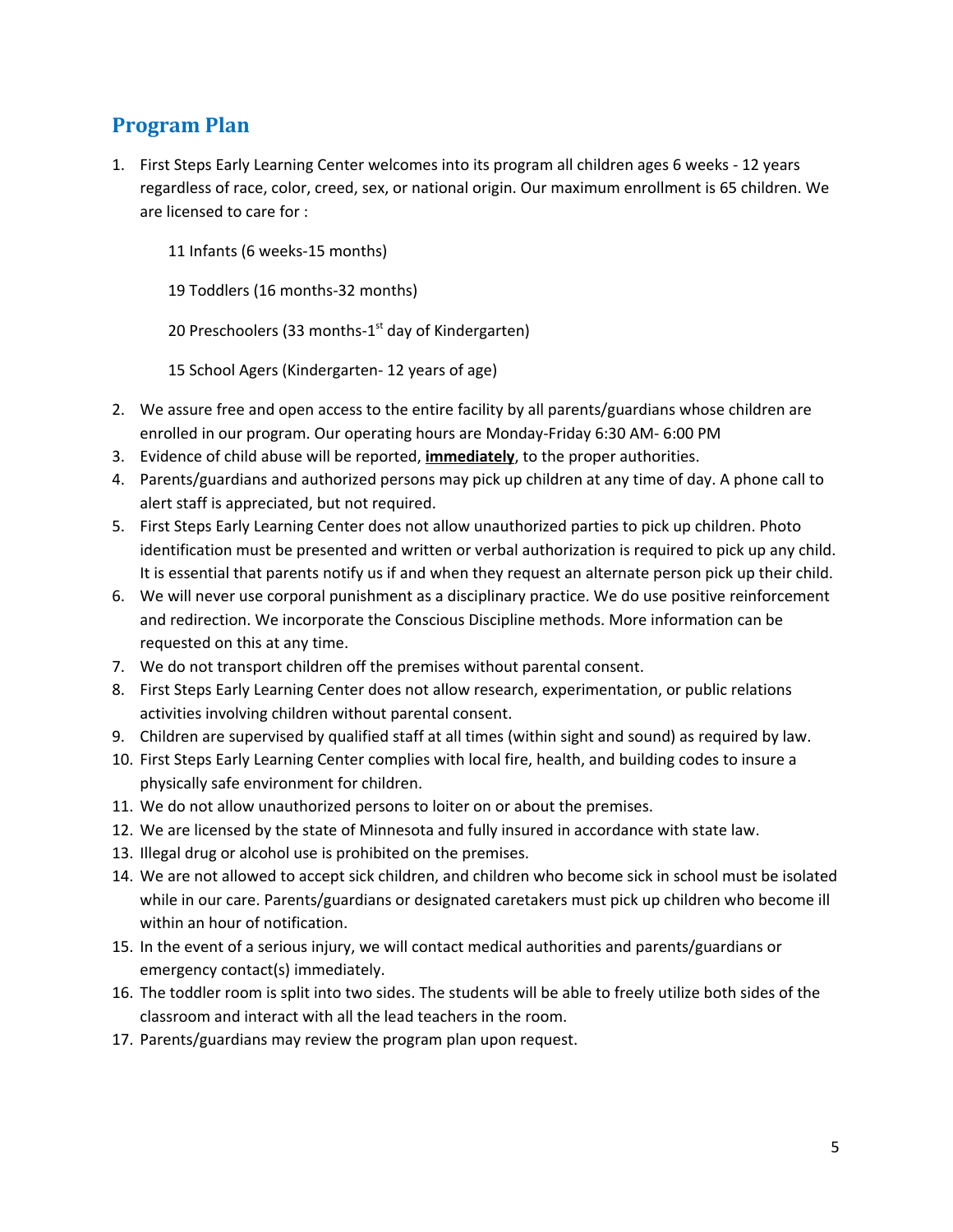# **Philosophy of Education: Areas of Development**

#### **Spiritual Development**

We will provide a Christian learning environment through group concern and caring, Bible stories, simple prayers, and through experiencing God's love in our work and play area.

#### **Social Development**

We will provide an environment in which children develop healthy attitudes toward themselves. It is important that they learn to understand, respect, and cooperate with others. Our program provides important opportunities for children to make new friends, work with one another, and learn to appreciate and respect the work and play area of others.

#### **Emotional Development**

We will provide positive guidance to enhance your children's understanding of self-worth. Through problem solving, the children will learn to be responsible and work both in groups and independent of others.

#### **Physical Development**

We will provide opportunities for each child to develop large motor coordination through activities in the large motor area and outside play equipment. The children will also be encouraged to develop their fine motor skills through various activities like sorting, doing puzzles, rubbings, printing letters, and art.

#### **Cognitive Development**

We will provide an environment in which each child will experience a hands-on approach and play-based curriculum that provides the most conducive environment for learning. Through play we are able to enhance and teach pre-reading skills and concepts, foundations for math and science, writing skills, creative art, dramatic play, and social and emotional activities. All these factors will be essential in your children's future educational success.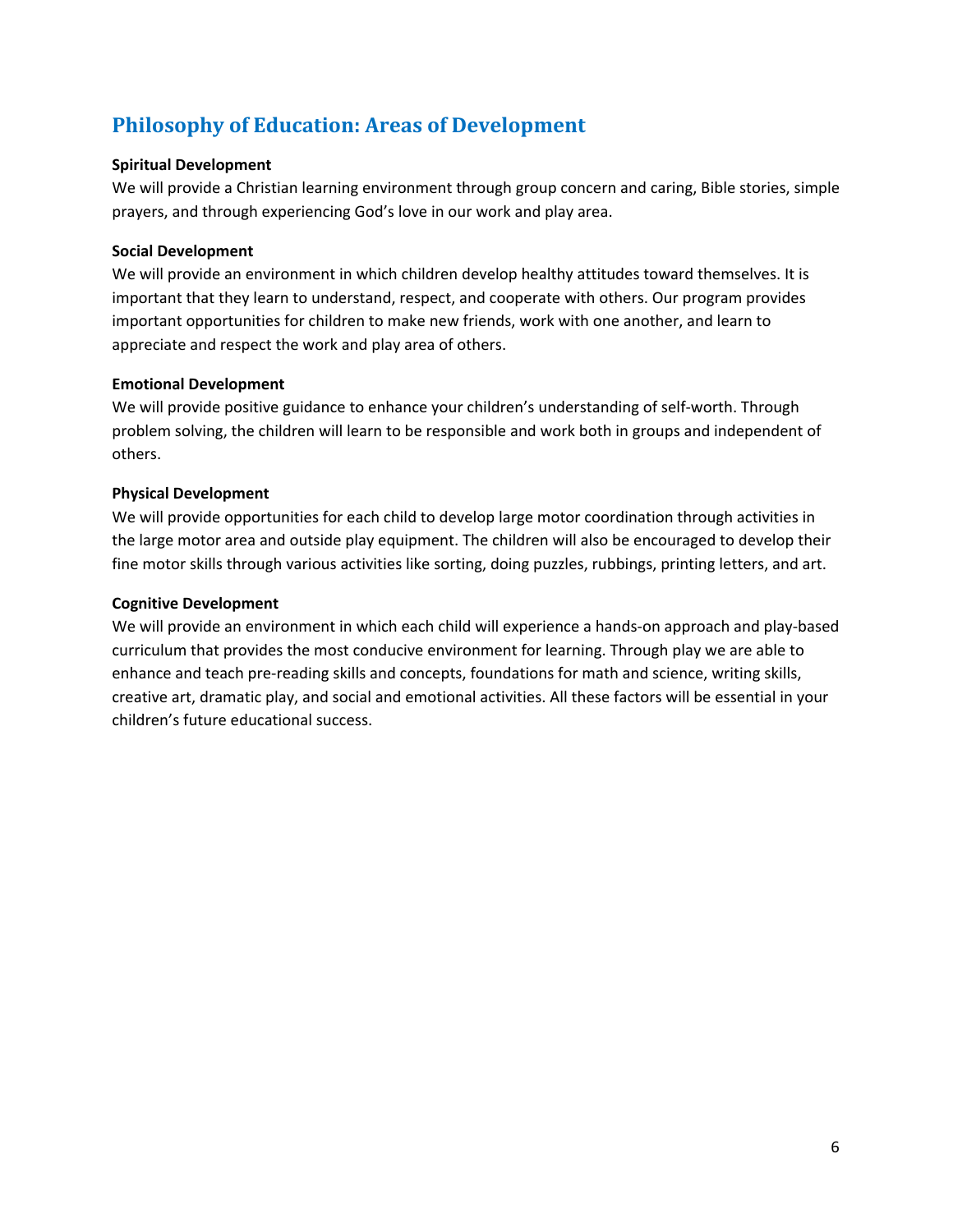# **Teacher Qualifications/Responsibilities**

The lead teacher must meet Minnesota state licensing rules and qualifications. The teacher will also be required to take courses or attend workshops/conferences each year to further their knowledge of early childhood education.

The teacher-to-child ratio is as follows:

Infant (6 weeks - 15 months) Room: 4:1 Toddler (16 - 32 months) Room: 7:1 Preschool (33 months – 5 years) Room: 10:1 School Age (Kindergarten - 12 years): 15:1

The teacher is responsible for planning and implementing safe and developmentally appropriate activities for the children. Staff are to be supervising the children during the school hours. If you wish to have a conversation beyond the usual greetings with the teacher, make arrangements for a time when the teacher is not in charge of the children. The teacher appreciates talking with you, as long as it does not interfere with the role as a teacher.

\*More detailed qualifications and responsibilities are available upon request.

A staff may have a variance due to previous experience and work history which qualifies them according to state guidelines to offer quality care at a higher level than their education studies originally dictates. These variances may be for experience hours in childcare or for educational backgrounds. Those employees that have a variance for experience are earning their hours of experience through their employment. This means that they have had no prior experience in a childcare setting specifically. Employees that have a variance for education are working towards furthering their early childhood education or have not attended a university for a degree and are working towards the CDA.

*For the 2020-2021 school year we do have a staff member that was disqualified due to a background* check. The reason they were disqualified had nothing to do with children, it was retail theft. This took place many years before working at our childcare center and the infraction has been dealt with in the proper way. Since this employee has provided tremendous care for our children at the center, we see no *reason to suspend or terminate her employment with us. Licensing has verified this staff member as well.*

The Department of Human Services reviews all these disqualifications thoroughly. They will set it aside when the employee shows no risk of harm for the children or program.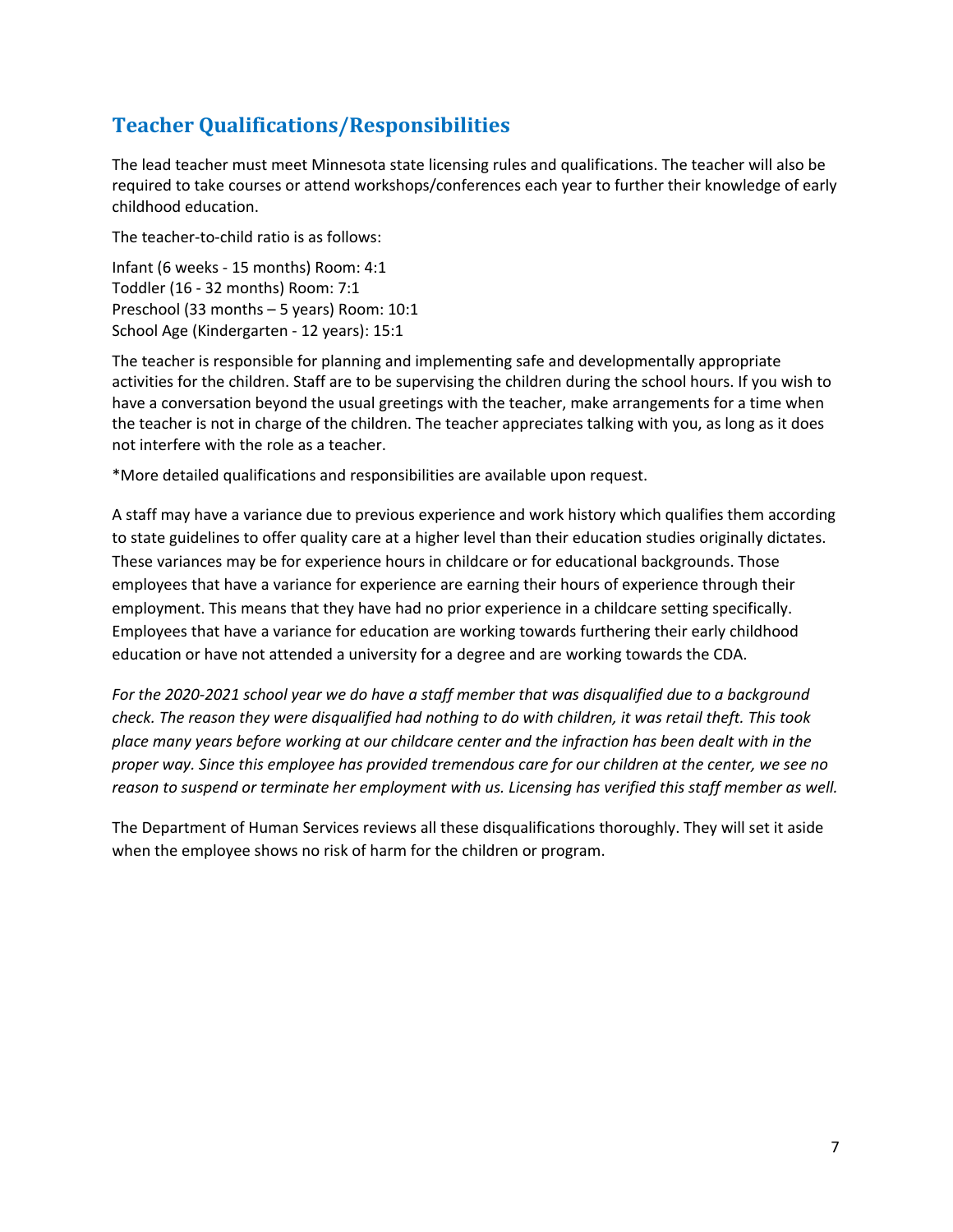# **Enrollment and Registration**

There are several forms that make up the First Steps Early Learning Center enrollment packet:

-Enrollment Form -Enrollment Contract -Acknowledgment Receipt of Parent Handbook -Individual Care Plan Family Information Form (children 6 weeks to age 2) -*Health Care Summary* (completed and signed by a physician) -Immunization record -Walk Permission Form -Photo and Video Release Form -Medication Form -Household Income Form (CACFP) -Child Enrollment Form (CACFP)

This enrollment packet must completed and on file *BEFORE* we can assume the responsibility of caring for your children. This is required by the state licensing guideline but also ensures that your children receive the very best care possible. All forms must be reviewed and updated annually. If there are changes to any information included on the forms in the enrollment packet, please notify the Director to update your records. *Note*: There is a 30-day grace period rule for the Health Care Summary form.

*Registration Fee:* A \$50 per child non-refundable registration fee is required at the time of enrollment. If you suspend childcare for a period of more than 90 days, upon return to First Steps Early Learning Center (space permitting), a \$25 reapplication fee applies.

*Annual Supply Fee*: A \$65 per child annual supply fee is charged each September, or upon registration. Families using our School Age after-school care program have an adjusted supply fee of \$35.

*Key Fob Fee:* A \$25 per key fob charge will be made on every Procare account. This is refundable. Parents/guardians will receive the \$25 back when they turn in their key fob at termination of enrollment or upon graduation from the preschool program. We ask that parents/guardians return their key fobs at the start of the child's final week at First Steps.

## **Hold Fees / Deposits**

*Hold Fee /Wait List:* Families needing childcare in the future can be added to our Wait List. To secure their placement in line a \$50 non-refundable hold fee is required. With the completion of an Enrollment Form this hold means that families will be notified according to the order in which they requested their seat. First Steps will communicate with the families once childcare is available. Being placed on the Wait List without a hold fee does not guarantee a spot in a classroom.

*Deposit:* Once a start date has been confirmed a deposit for half of the first week's tuition will be requested. This deposit will be applied to their tuition payment upon start. No deposit will be accepted until a confirmed date can be determined.

*Long Absences/Vacation Time*: Families are responsible for weekly tuition to hold your child(ren)'s space during vacation and in the situation of maternity/paternity leave. A family enrolled for full time childcare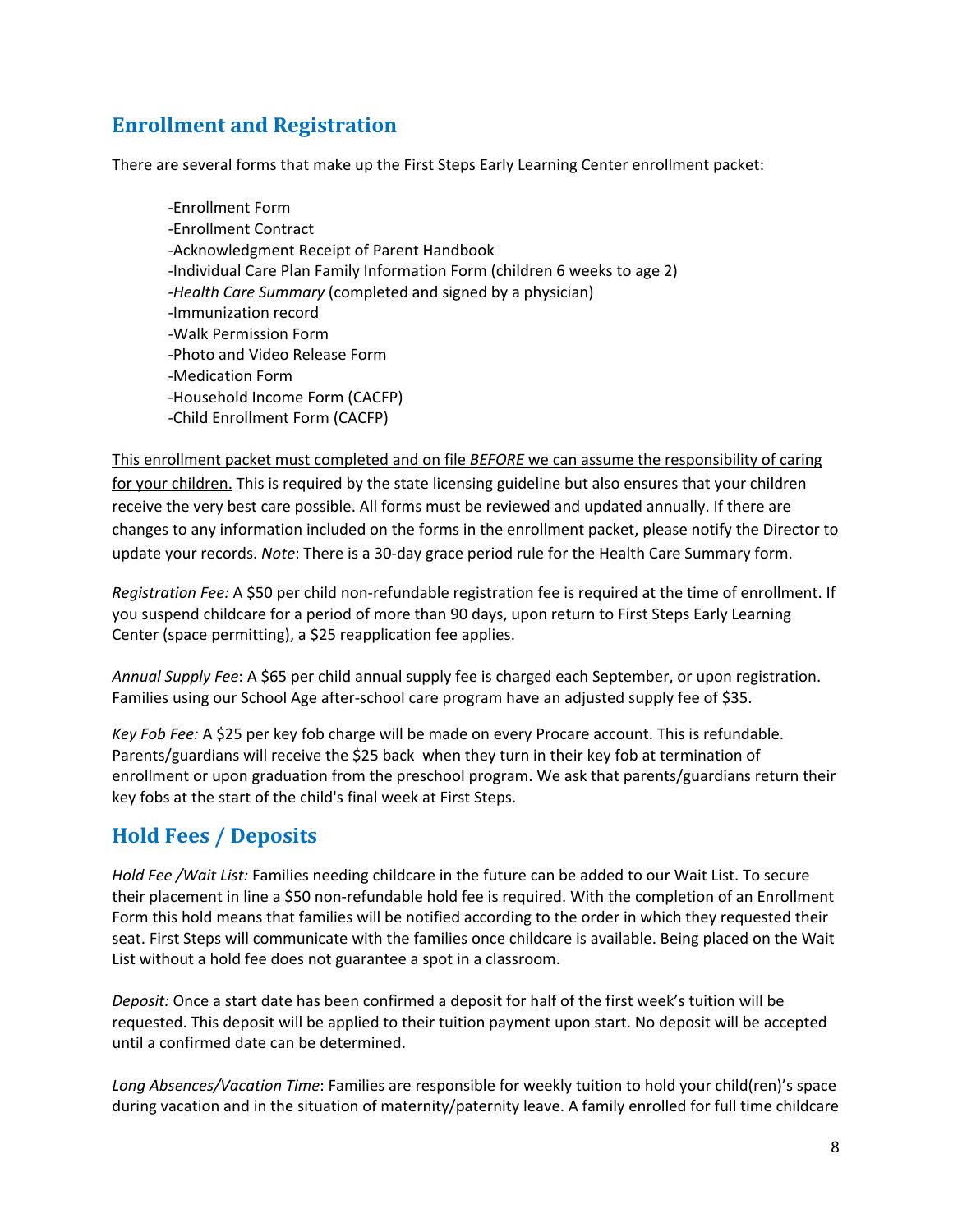for the *ENTIRE* calendar year receives one week of discounted vacation hold fees annually of 50% of the normal weekly tuition rate. Please inform the Director at least two weeks in advance of the scheduled vacation time of your intent to utilize your discounted vacation hold fee.

\*\*\* Please note, some families may have two 50% off weeks to utilize in 2020 due to COVID 19 \*\*\*

# **Tuition and Fees**

|                      | <b>Tuition Schedule</b> |         |        |
|----------------------|-------------------------|---------|--------|
|                      |                         |         |        |
|                      | Weekly                  | Drop-In | Hourly |
| Infant               | \$210                   | N/A     | N/A    |
| Toddler              | \$190                   | \$50    | N/A    |
| Preschool            | \$165                   | \$50    | N/A    |
| School Age           | N/A                     | *\$50   | \$5    |
| Summer School<br>Age | \$155                   | \$50    | N/A    |

Your tuition rate(s) is outlined on your Enrollment Contract(s).

\* In the event there is no school and your children attend First Steps Early Learning Center for the day (space permitting), the daily drop-in tuition rate applies. Please see the *Drop-In Care* section later in this Parent Handbook.

Tuition is due by close of business Friday evening for that week. Tuition payments can be made by check, cash, online by ACH, or credit card<sup>\*</sup>. Checks must be placed in the locked tuition box near the office. There will be a late fee of \$10 for failure to pay by Center closing time on Friday. \*Credit card payments are subject to an additional 2.7% administration fee.

#### Please make checks payable to:

#### **First Steps Early Learning Center**

Repeated late payments will be reviewed by the First Steps Early Learning Center Committee and the First Evangelical Lutheran Church Board of Lay Ministry and is grounds for suspension and/or termination of the childcare contract.

#### All tuition and fees are to be paid in FULL for childcare services provided even if the childcare contract is terminated by the Center or the child(ren)'s parent(s)/guardian(s).

Tuition that is 2 or more weeks delinquent (including late fees) and without satisfactory payment arrangement with the Director, or is not being paid in accordance with the payment arrangement will result in immediate termination of the childcare contract. Tuition and fees not paid in full within 60 days will result in collection activity and/or legal action.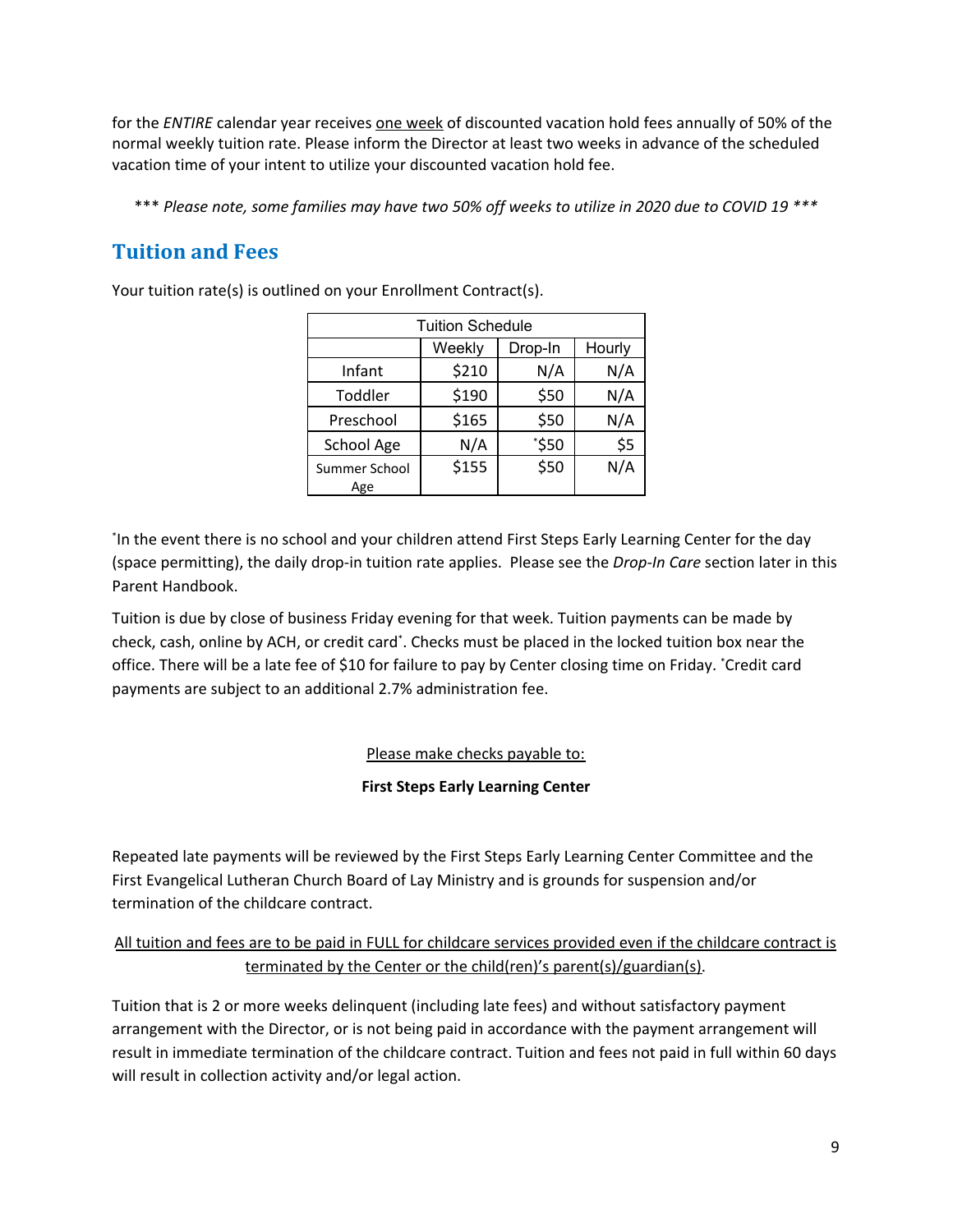If a check is returned for non-sufficient funds (NSF) there will be a \$25 fee assessed as a result. Cash payment is required for the NSF fee(s) and the original amount of the check presented for tuition payment. Childcare will be suspended until full payment of tuition and NSF charges has been received online. Upon a second returned check within a 6 month period, only online payments will be accepted for tuition payment for a period of 3 months. All returned checks will be reviewed by the First Evangelical Lutheran Church Board of Lay Ministry.

First Steps prohibits a child to remain in our care for more than 10 hours each day. Please be sure to make arrangements for their pick up. A \$5 fee will be charged for each 15 minute segment over the 10 hour limit. Multiple infractions regarding this rule may lead to a termination in contract.

## **Discounts**

There is a 15% discount for members of First Evangelical Lutheran Church, La Crescent.

A 20% discount applies for each additional enrolled child. Your youngest child enrolled in care determines the full price rate.

Discounts cannot be combined. Each child can receive one discount in total.

# **Discipline**

First Steps Early Learning Center utilizes a conscious discipline policy, which focuses on prevention, redirection, love, consistency, and firmness.

If a parent/guardian and/or child is exhibiting behaviors and/or actions that deviate from the policies and practices of the Center, your child's teacher will request a conference; together we will try to find a resolution. If unable to reach resolution, the Director will issue and document an occurrence. Written notification of the occurrence will be placed in your child's mailbox as well as their student file. If necessary, a meeting with the Director will be held to discuss options to prevent future occurrences or to dispute an occurrence. Parents/guardians have the option to dispute an occurrence with the First Steps Early Learning Center Committee. Three occurrences within any 12 month period will result in termination of the childcare contract. The Director will request an exit conference with the parent(s)/guardian(s) to discuss the three occurrences that were issued.

#### **Grounds for Immediate Dismissal:**

● First Steps Early Learning Center reserves the right to refuse service to anyone at any time. If it is determined, by staff that a child is being disruptive, destructive, disrespectful, has repeated discipline problems or is endangering themselves or others, the child's parent(s)/guardian(s) will be contacted to pick-up the child from the Center and could result in suspension and/or termination of the childcare contract. If a child exhibits this behavior, a meeting will be held with the Director, parents and classroom lead teacher to discuss ways to help prevent and improve behavior. If a child is sent home three times, the childcare contract will automatically be terminated immediately concurrent with the third occurrence. In severe cases where a child intentionally causes great harm or destruction, the child's parent(s)/guardian(s) will be contacted to immediately pick up the child and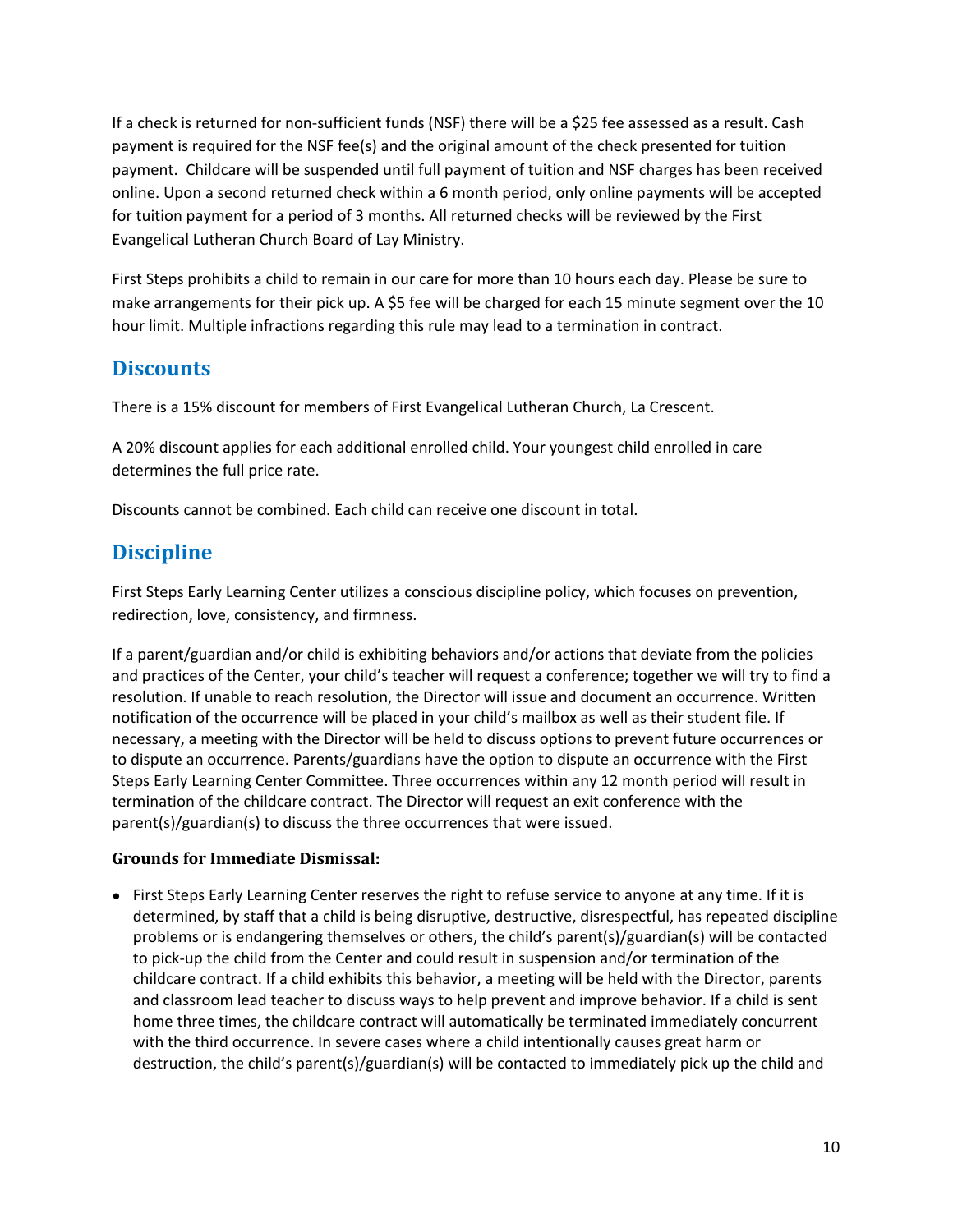immediate termination of the childcare contract without further notice. Parent(s)/guardian(s) will be responsible to find alternative childcare.

- Delinquent tuition and/or fees beyond 2 weeks, without satisfactory arrangements with the Director.
- Lack of parental cooperation: There will be no cursing, swearing, smoking, threatening behavior, confrontation, or violation of First Steps Early Learning Center's confidentiality policy allowed inside or outside of the premises including social media. Appropriate actions will be taken if these rules are not followed.

## **Termination/Withdrawal**

- 1. Parent(s)/guardian(s) must notify the Director two weeks prior to the withdrawal of the child(ren).
- 2. Registration fees will not be refunded regardless of whether the childcare contract is terminated by the Center or the child(ren)'s parent(s)/guardian(s). All tuition and fees must be paid in FULL for childcare services provided.
- 3. Termination of enrollment will occur due to the following actions:
	- Failure to pay registration or childcare fees.
	- Failure to submit the required enrollment and health information forms.
	- Failure to observe the rules of the Center relating to the arrival and departure of the child.
	- If the child is unable to function within the framework of the childcare program or consistently displays inappropriate behavior.
	- Lack of parental cooperation.
	- Unforeseen circumstances where it is determined by the staff and First Evangelical Lutheran Church Board of Lay Ministry that an adjustment in enrollment is made in the best interest of the Center as a whole.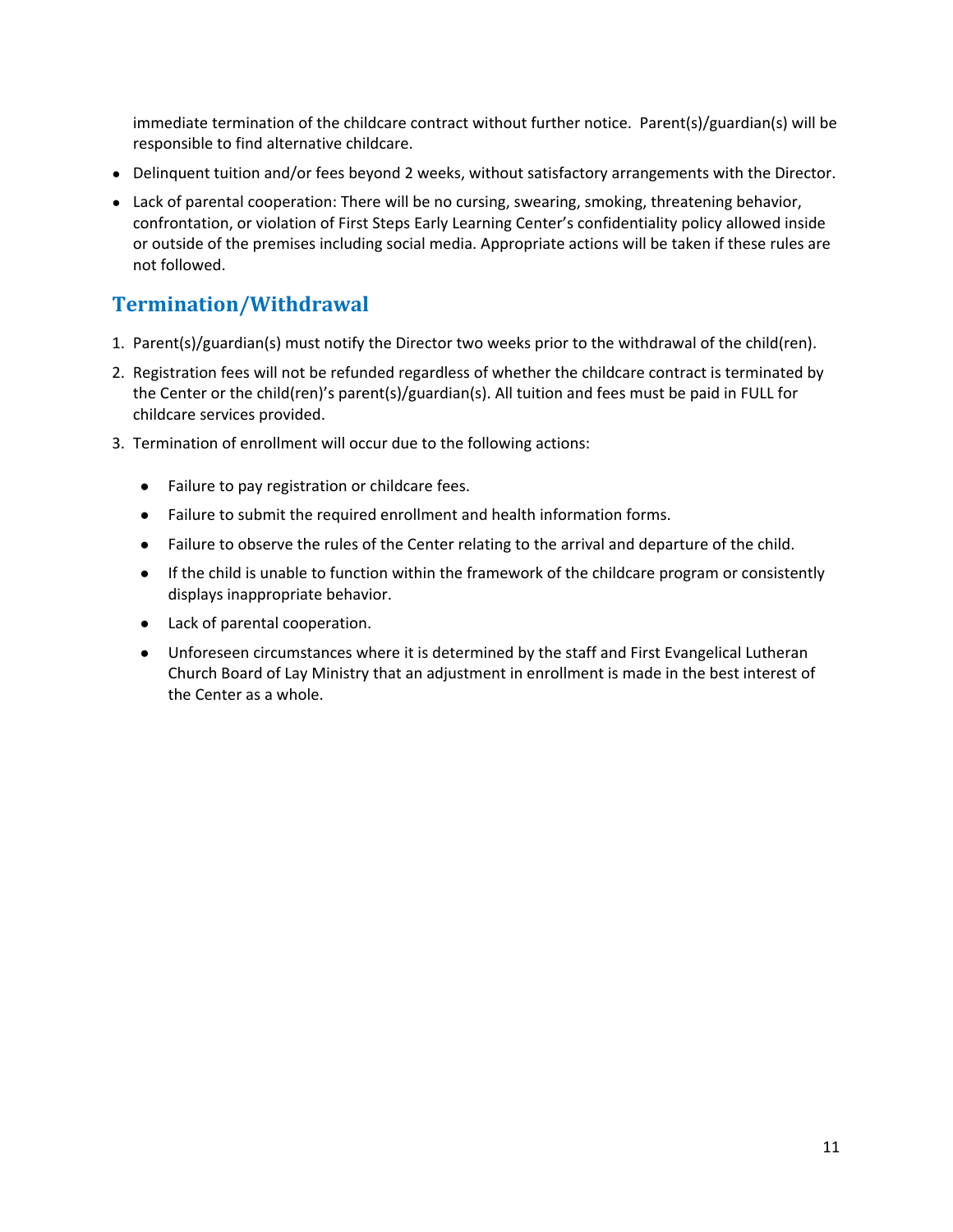# **Hours of Operation**

First Steps Early Learning Center is open Monday through Friday, 6:30 AM - 6:00 PM. Children are to be picked up no later than 6:00 pm (Center closing time). As a reminder a late fee will be assessed for those children picked up after Center closing time. There will be a minimum of \$1 per minute charge for any time spent at the center after 6pm.

Preschool is held from the Tuesday after Labor Day (September) through the Friday before Memorial Day (May). There are various days of no preschool in correlation to holidays and school schedules.

Childcare is in operation year round. There are a limited number of days that childcare is closed to Staff Inservice training days according to licensing statutes, deep cleaning of our facility, additionally to allow staff members time with their families during the Holidays.

First Steps Early Learning Center will be closed on the following days (this is subject to change based on the need for deep cleaning the Center) :

New Year's Day Good Friday and Easter Monday Memorial Day The Week of Fourth of July\* Labor Day Thanksgiving Day and Black Friday The Week of Christmas Eve and Christmas Day\*

\*Subject to Change.

We maintain an open door policy for parents/guardians during Center hours. This means that parent(s)/guardian(s) are always welcome to call, visit or pick-up children in the Center at any time of day. A phone call to alert staff is appreciated, but not required.

## **Inclement Weather**

First Steps Early Learning Center **will remain open** unless a statewide emergency is declared for our area. In the event that the Center will be closed for the day, you will be contacted via email by 5:30 AM. You may also check our Facebook page for updates. If the Center has opened for the day and it becomes necessary to close, parents/guardians will be contacted to come and pick up your child(ren) or make arrangements to have your child(ren) picked up **within one hour** of contact.

## **Fire Drills**

We are required by state law to conduct 1 fire drill monthly. We will not conduct fire drills when the temperature is below 20 degrees or above 90 degrees. Evacuation cribs with wheels are used to transport infants and non-walking toddlers to the emergency meeting area.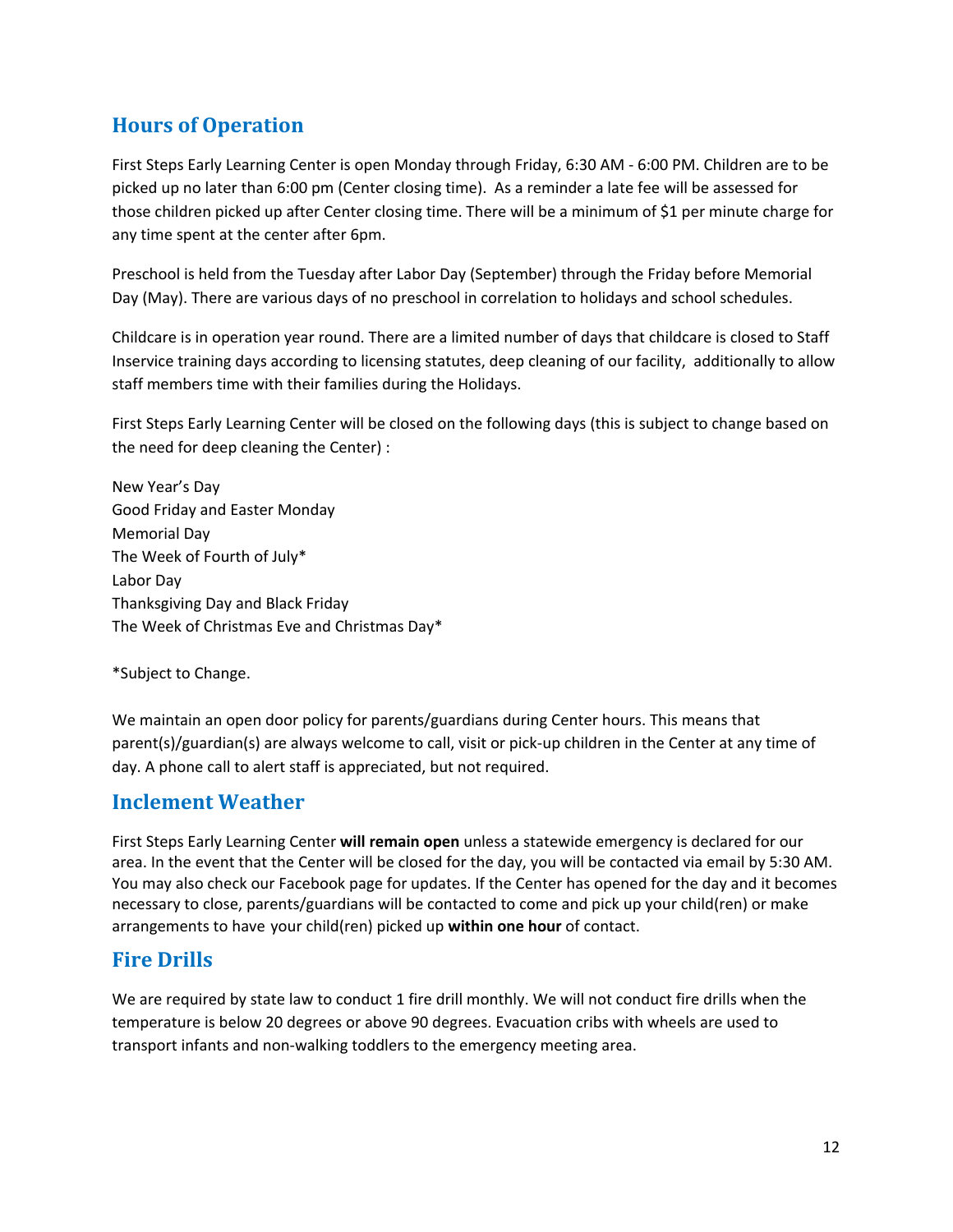# **Tornado Drills**

We are required by state law to conduct 1 tornado drill monthly during the months of April through September. Evacuation cribs with wheels are used to transport infants and non-walking toddlers shelter area.

# **Drop-In Care**

A Drop-In situation may be considered for children age 16 months and older, provided staffing remains within the ratio set by the state licensing guidelines. In order to provide care a week's notice is required by Parents/guardians. Dates are not guaranteed unless confirmed by the Director. State Licensing requires all paperwork to be completed *BEFORE* the child(ren) is permitted to attend the Center. The rate for drop-in care is \$50 per day.

We must receive your child's drop-in schedule at a minimum of one week in advance. Requesting dates with less than a week's notice has a higher potential to have the request denied due to lack of staff.

Drop in care is subject to change based on enrollment in each classroom. It is possible that drop in care will be suspended for a certain amount of time. For more information, contact the Director.

# **Absences**

We understand that illness and vacations will arise. First Steps Early Learning Center is open year-round and tuition is based on enrollment, not on attendance. Illness and vacation time have been considered in our competitive tuition rates. To maintain your child(ren)'s space, tuition must be paid during the absence of a child due to illness, vacation, holidays or for any other reason.

As previously stated, a family enrolled for full time childcare for the **entire** calendar year receives one week of discounted vacation hold fees annually\*. The discounted vacation hold fee is 50% of the normal weekly tuition rate.

*\*\*\* In regards to a pandemic, some families may have two weeks of 50% discount\*\*\**

# **Arrival and Departures**

Children are to arrive clean and fed (unless arriving before a meal time). Parents/guardians are required to escort their children to and from their children's classrooms. Parents/guardians are required to sign their children in and out of the Center each day. Children who ride the bus to/from the Center will be signed in/out by Center Staff. For your convenience, a computer is located near the door, this records the children's attendance, hours, and who escorted the children to/from the Center each day. This ensures safety as well as accuracy in applying tuition. Failure to utilize the computerized sign in/out system will result in a warning for the first occurrence and a fee of \$50 per occurrence. If you encounter difficulty using the computerized system, please contact a Staff member to assist as soon as possible.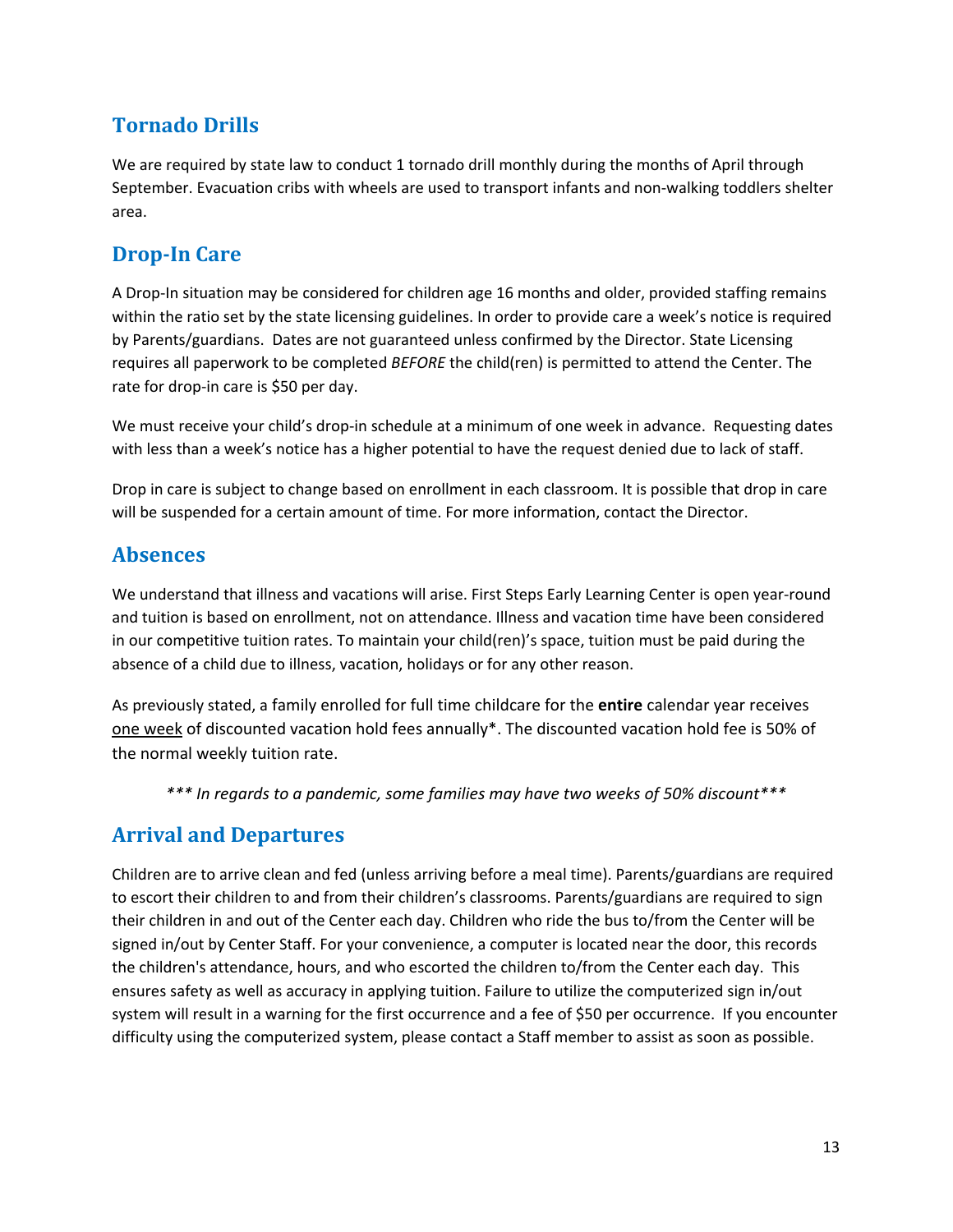It is normal for some children to have difficulty separating from parents/guardians or cry when dropping off. Please make your drop off brief to minimize anxiety at separation. Center staff will encourage your children in interactive play upon arrival.

Please be brief at pick-up times as well. This may present as a time of testing when two authority figures are present (the parent(s)/guardian(s) and provider). During arrival and departure, we expect parents/guardians to support our rules.

Our procedure is to release children only to parents/guardians, individuals designated by the parent(s)/guardian(s) on the Authorized Pick-up and/or the Emergency Contact Form. If someone other than the parent(s)/guardian(s) is to pick up the child(ren), we must have written or verbal authorization in advance. Written authorization is preferred. Photo identification *WILL* be required for Center staff to release your children. For a smooth transition please advise the pickup person of our photo ID policy.

\*\*\*In the case of a pandemic, we may still have a policy regarding our ELC. We ask that parents wash *their hands and their child's hands in the bathroom. After washing, please ring the doorbell and an employee will walk your child to their classroom. Be sure to update staff or message your teacher regarding any information they should know.\*\*\**

## **Unauthorized Persons**

If an unauthorized person, a person who is incapacitated or suspected of abuse attempts to pick up your children, Center staff will take appropriate action. If the parent(s)/guardian(s) cannot be successfully contacted, staff will contact the Authorized Pick-up and/or Emergency Contact(s) to pick up your children. In the event we are unable to contact you, an Authorized Pick-up or Emergency Contact, Center staff will supervise your children at the Center. At the discretion of Center staff, police may be called.

## **What to Bring to Childcare**

#### **Infant Room (6wks-15m)\***

Diapers, wipes, powder, ointment, Nuk/pacifier, 3-4 bottles, breast milk/formula, 2 extra sets of clothes. **Summer:** Swim diapers, swimsuit, sunscreen

#### **Toddler Room (16m-32m)\***

Diapers/pull-ups, wipes, diaper cream, Nuk/pacifier (if needed), blanket, inside shoes or slippers (non-marking and skid resistant), 2 extra sets of clothes

**Summer:** Swim diapers, swimsuit, sunscreen

#### **Preschool Room (33m-5y)\***

Crib-sized fitted sheet, blanket and pillow, inside shoes or slippers (non-marking and skid resistant), 1 extra sets of clothes, a box of Kleenex, a box of wet wipes

**Summer:** Swimsuit, sunscreen, towel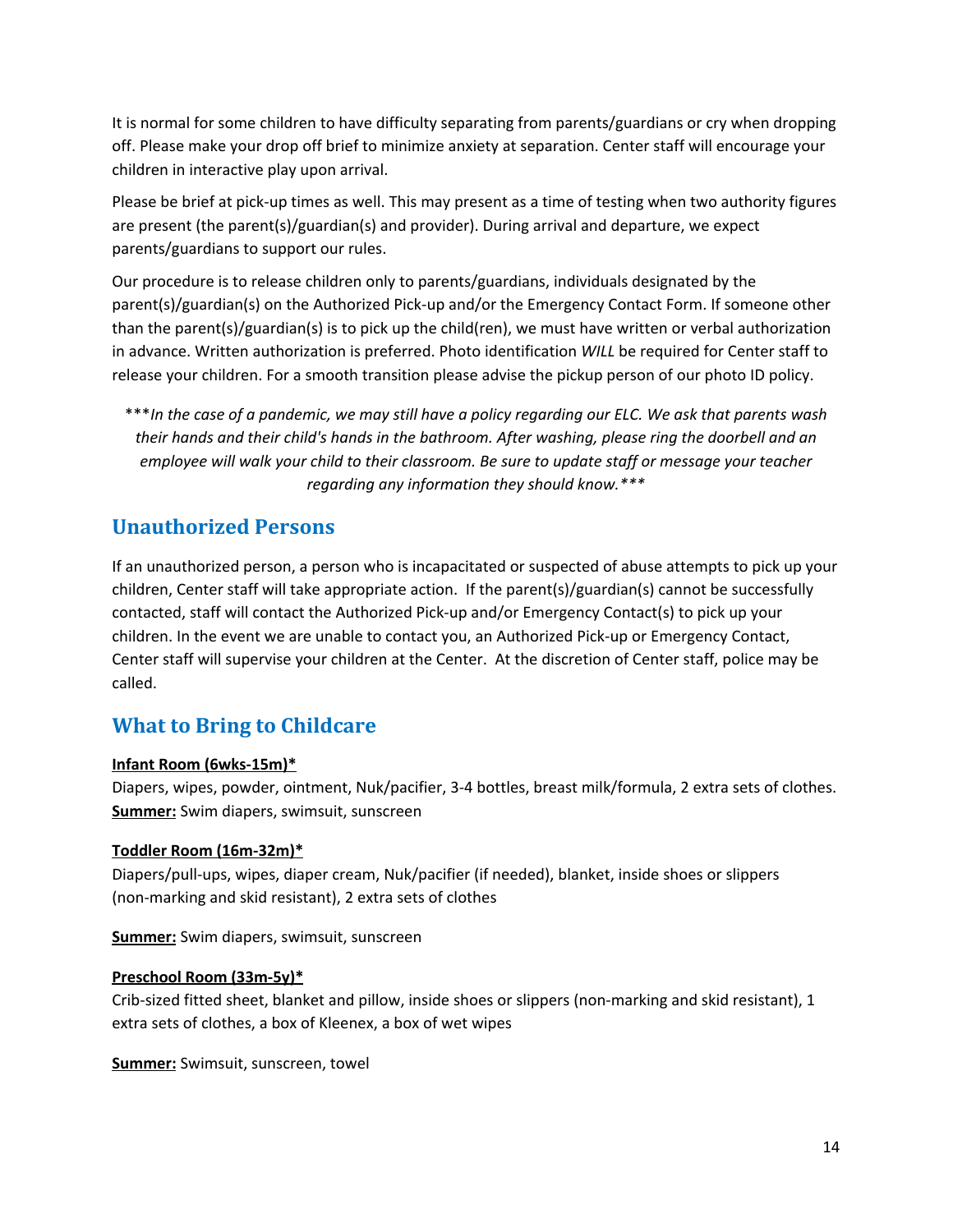\*\*Please label all items listed above\*\*

# **Supplies**

Parents/guardians must supply the following items to be kept in child(ren)'s cubby; diapers, pull-ups, wipes, powder and/or ointment, pacifier, bottles, inside shoes or slippers (non-marking and skid resistant) and two complete change of clothes (replace when soiled). All personal belongings should be clearly marked with your children's name.

# **Clothing**

Children should arrive in clothing appropriate for the weather and for movement. Layers allow your children to adjust to changing climates. A change of clothing is required to be kept in the children's backpack or cubby at all times. Please be sure to include hats, mittens, boots and coats for cold weather.

Label all clothing items.

#### **Items from Home**

Children are not permitted to bring toys or personal items from home as they may be a distraction, lost or broken. The exception to this is that your children may bring a comfort item for nap/quiet time. All personal items must be clearly marked with your children's names.

Electronic devices are not allowed and will be kept with the Director until the parent(s)/guardian(s) retrieves the item in order to prevent loss, theft, or breakage. First Steps Early Learning Center is not responsible for the loss or breakage of personal items.

#### **Pets**

Due to present and possible allergies, pets are not allowed to be in our facility; however First Steps Early Learning Center may have fish in our classrooms. Parents/guardians will be notified in advance if a pet will be in our building for special occasions.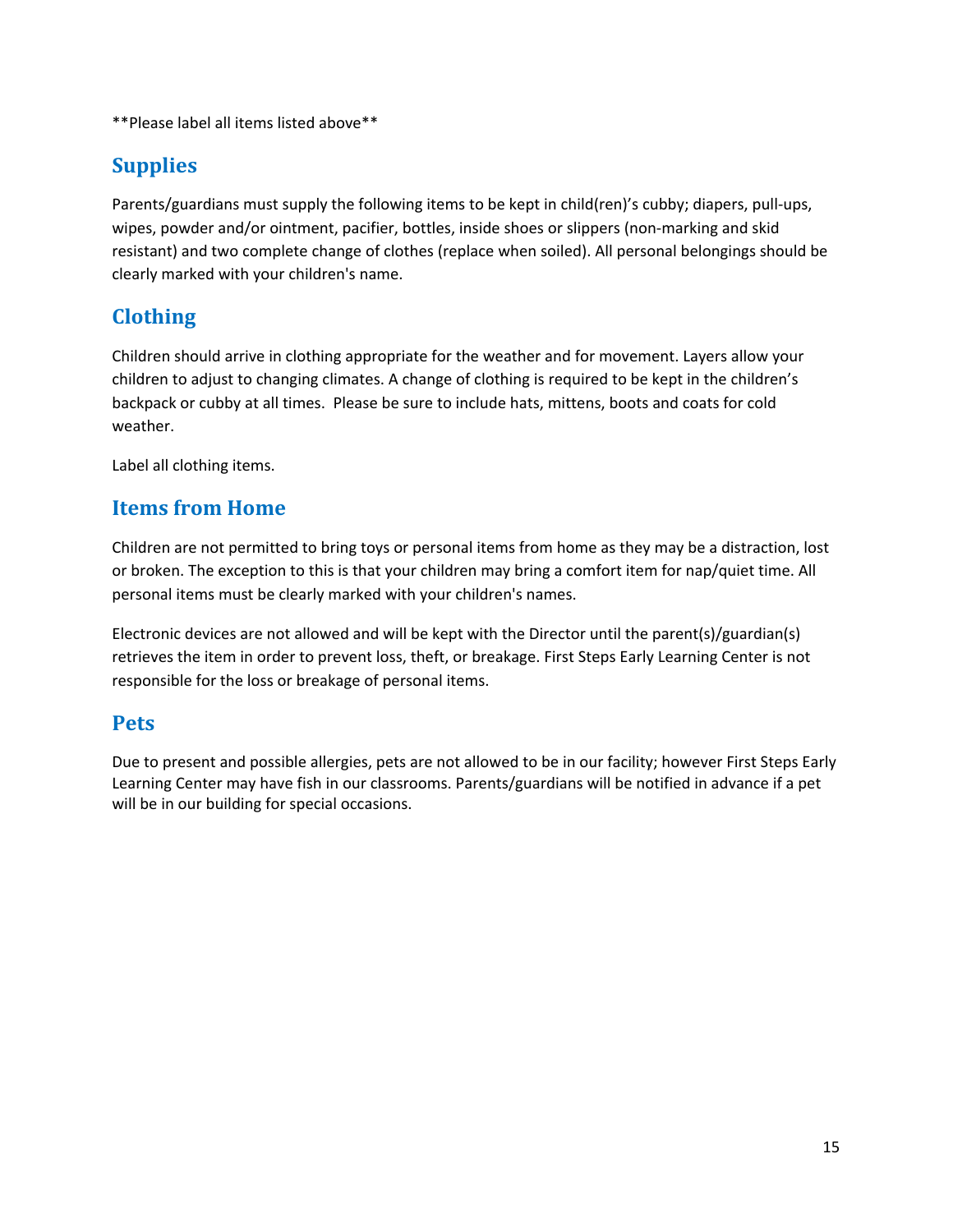# **Meals and Snacks**

First Steps Early Learning Center follows standards as provided by the USDA Food Program. Meals provided consist of breakfast, lunch, morning and afternoon snacks. Please ensure your child(ren) arrives fed prior if they are scheduled to arrive after meal times. All food is provided by the Center; children are not allowed to bring cold lunch. There may be an exception to the cold lunch rule due to dietary restrictions in which proper documentation will be required to be kept on file.

Infants 11 months and younger will be served formula or breast milk. Formulas can be provided by the Center; parents/guardians are required to provide their own formula if a formula other than the Center provided formula is preferred. Infant 12 to 24 months will be served unflavored whole milk. All breast milk brought into the Center needs to be labeled with the child's first and last name as well as the date the milk was expressed. A refrigerator is located in the infant room for cold storage of breast milk. First Steps Early Learning Center will never use a microwave to warm formula or breast milk.

If your child has allergies and requires a modified diet the Center must be notified of this in writing. An appropriate substitution will be made if possible.

In the event of a birthday or special occasion, parents/guardians may send a special treat for the entire class. Treats must be store bought and pre-packaged as required by state law. Please make arrangements in advance.

## **Nap/Quiet Time**

There will be a designated nap/rest time each day. All children must nap, rest, or read quietly during this time. Infants sleep in separate cribs with clean sheets used only by that child. Toddlers and preschoolers nap/rest on cots. Each child has a separate cot; with their crib size fitted sheet and comfort item (from home). Please ensure sheets and comfort items are taken home and laundered each Friday (unless soiled, then they will be sent home for laundering as necessary). Cots are cleaned with disinfectant weekly.

## **Toilet Training**

When you feel your child is ready for toilet training, we ask that you begin teaching this at home. We will follow through and encourage your child while in our care. The child must exhibit signs of readiness. The child must be kept in pull-ups or training pants at all times until successful training is complete. The activity level here at the Center can distract your child from responding to an urge to use the potty. Therefore, we will continue to use diapers or pull-ups until your child can and will announce that he/she must use the bathroom.

Children must be potty trained prior to entering the preschool classroom. Please keep this in mind as your child reaches the proper age to transition to preschool (31-33 months)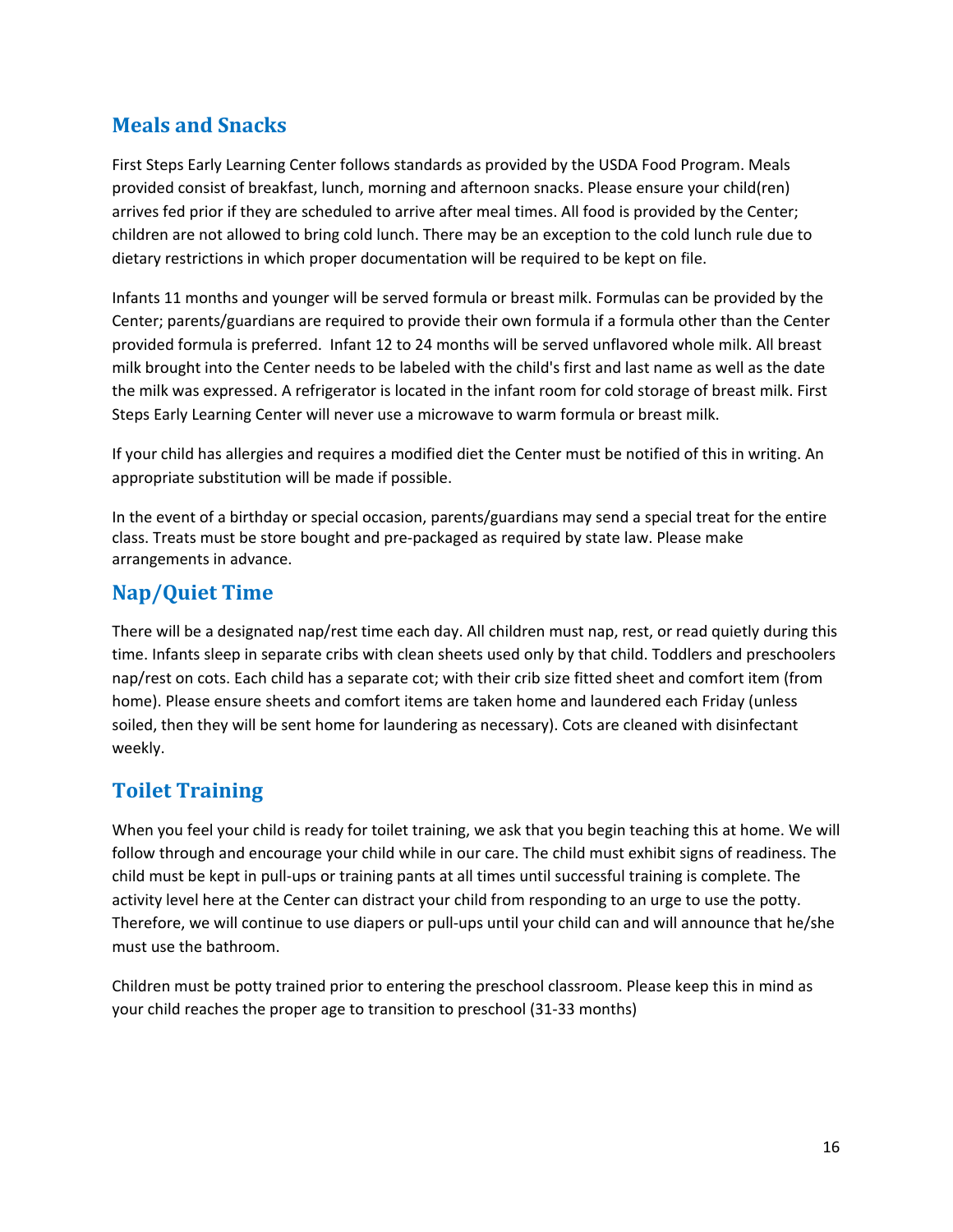## **Indoor / Outdoor Play**

We provide a variety of age-appropriate toys for indoor play. Toys may be rotated or placed temporarily out of use to maintain variety.

We will play outdoors every day the weather permits. Please make sure that your child is appropriately dressed (see Clothing section) for outdoor play at all times. Our activities will include walks, playground, water play (sprinkler in summer), and others. We do not go outside when the temperature is below 20 degrees (including wind chill), or above 90 degrees (including heat index).

## **Field Trips**

Parents/guardians will be informed in advance of each planned field trip. A permission form is required to be signed by the parent(s)/guardian(s) if we leave the building. A signed walking permission form is required to remain on file for trips to local parks, the library, pool, or neighborhood walks.

# **Daily Schedules**

#### **Infant Room (6wks-15M)**

| $6:30 - 8:30$ AM   | Arrival / Play Time / Breakfast                        |
|--------------------|--------------------------------------------------------|
| 8:30 - 9:00 AM     | Diaper Changes                                         |
| $9:00 - 10:00$ AM  | Nap / Rest Time                                        |
| $10:00 - 10:30$ AM | Snack                                                  |
| 10:30 - 11:00 AM   | Story / Bible Time / Diaper Changes                    |
| 11:00 - 11:45 AM   | Large Motor / Outside Time                             |
| 11:45 - 12:30 PM   | Lunch Time / Diaper Changes                            |
| 12:30 - 2:00 PM    | Nap / Rest Time                                        |
| 2:00 - 3:00 PM     | Play / Diaper Changes                                  |
| $3:00 - 3:30$ PM   | Snack                                                  |
| $3:30 - 4:30$ PM   | Music / Story Time / Diaper Changes                    |
| 4:30 - 6:00 PM     | Pick - Up / Play Time                                  |
| 6:00PM             | <b>Center Closes</b>                                   |
|                    | *Diapers are changed as needed and/or every two hours. |
|                    |                                                        |

*\*Bottles will be fed to children as needed throughout the day.*

#### **Toddler Room (16M-33M)**

| $6:30 - 8:30$ AM | Arrival/Breakfast/Free Choice  |
|------------------|--------------------------------|
| $8:30 - 8:45$    | Diaper Changes                 |
| $9:00 - 9:45$    | Circle Time/Music and Movement |
| $9:45 - 10:15$   | Wash Hands/Snack Time          |
| $10:15 - 10:45$  | Craft                          |
| $10:45 - 11:00$  | Fine Motor Activity/Sensory    |
| $11:00 - 11:15$  | <b>Story Time</b>              |
| $11:15 - 11:30$  | Large Motor Activity           |
| $11:30 - 12:00$  | Lunch/Diaper Changes           |
| 12:00 - 2:00 PM  | Nap Time                       |
| $2:00 - 2:30$    | Wake up/Diaper Changes         |
| $2:30 - 2:45$    | Wash Hands/Snack               |
| $3:20 - 3:30$    | <b>Table Activities</b>        |
|                  |                                |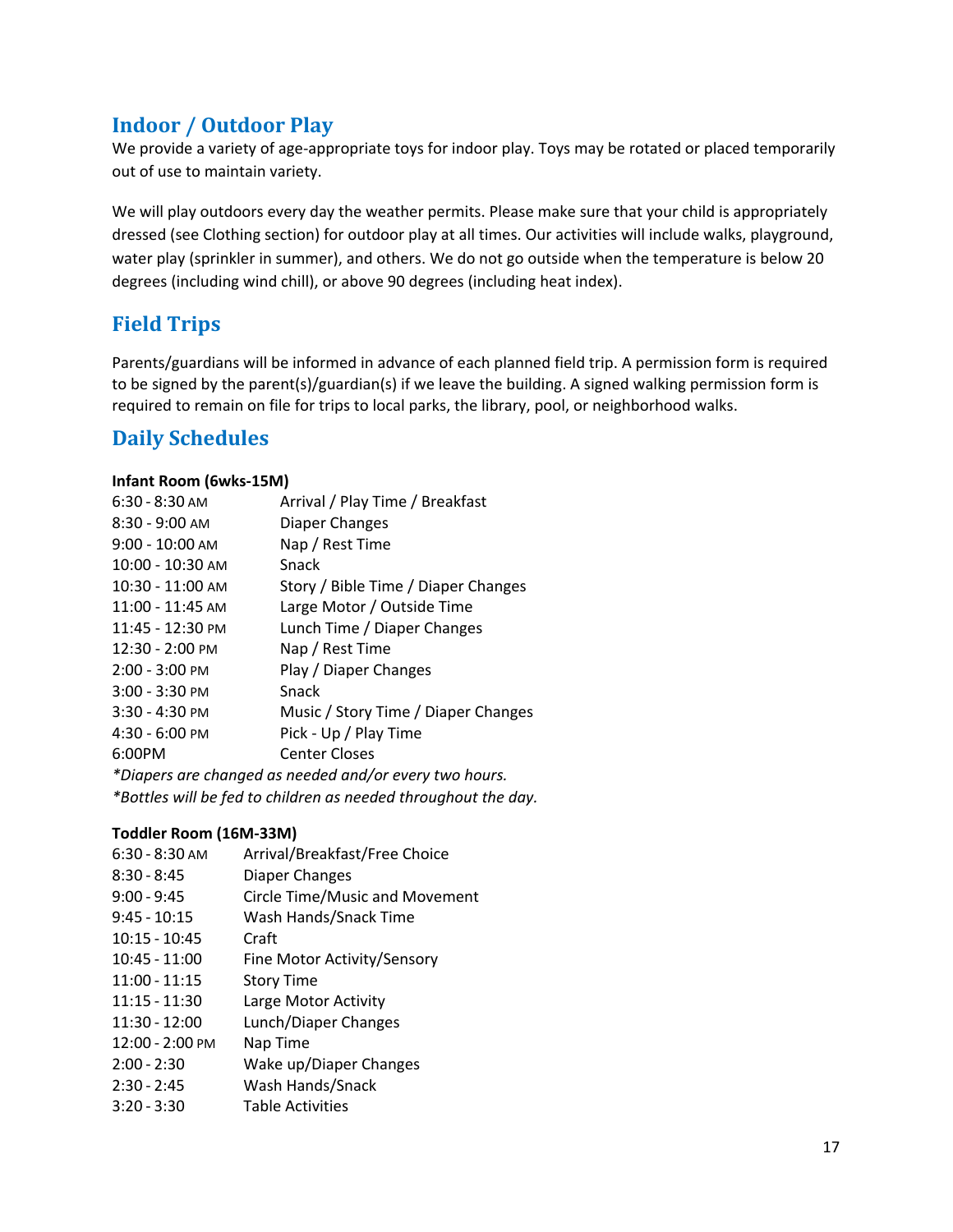3:30 - Close Free Play/Departure 6:00 PM Center Closes

*\*Diapers are changed as needed and/or every two hours. \*Free play time may involve going to the multi-purpose room and/or outside* (weather permitting)

#### **Preschool Room (33M-PK Graduation)**

| 6:30 - 8:30 AM   | Arrival/Breakfast/Free Play    |
|------------------|--------------------------------|
| 8:30             | Circle Time/Free Play          |
| 9:30-10:00       | <b>Bible Story</b>             |
| 10:00-10:15      | Snack/Bathroom Break           |
| $10:15 - 10:30$  | Fine Motor/Puzzles/Craft       |
| 10:45            | Large Motor/Music              |
| 11:30 - 12:30 PM | Lunch/Clean-up/ Bathroom Break |
| $12:30 - 2:30$   | Nap Time                       |
| $2:30 - 3:30$    | Snack/Bathroom Break           |
| 3:30 - Close     | Free Play/Departure            |
| 6:00 PM          | <b>Center Closes</b>           |
|                  |                                |

\*Free play time may involve going to the multi-purpose room and/or outside (weather permitting)

# **Summer Daily Schedules**

| School-Age (K+) |                                                       |
|-----------------|-------------------------------------------------------|
| 6:00 AM         | Arrival/ Free Play                                    |
| 8:00            | <b>Breakfast</b>                                      |
| 8:30            | <b>AM Devotion</b>                                    |
| 8:45            | Movement                                              |
| 10:00           | AM Snack                                              |
| 10:15           | Activity/Craft                                        |
| 11:30           | Lunch                                                 |
| 12:00 PM        | <b>PM Devotion</b>                                    |
| 12:15           | Read Aloud                                            |
| 12:30           | Down Time (books, puzzles, quiet games, movies, etc.) |
| 1:00            | Get ready for water play/Movement                     |
| 1:15            | Water play/Activity/Project                           |
| 2:45            | Clean up                                              |
| 3:00            | <b>PM Snack</b>                                       |
| 3:15            | Movement                                              |
| 3:45            | Pack up belongings                                    |
| 3:50            | <b>Outside Free Time</b>                              |
| 6:00 PM         | <b>Center Closes</b>                                  |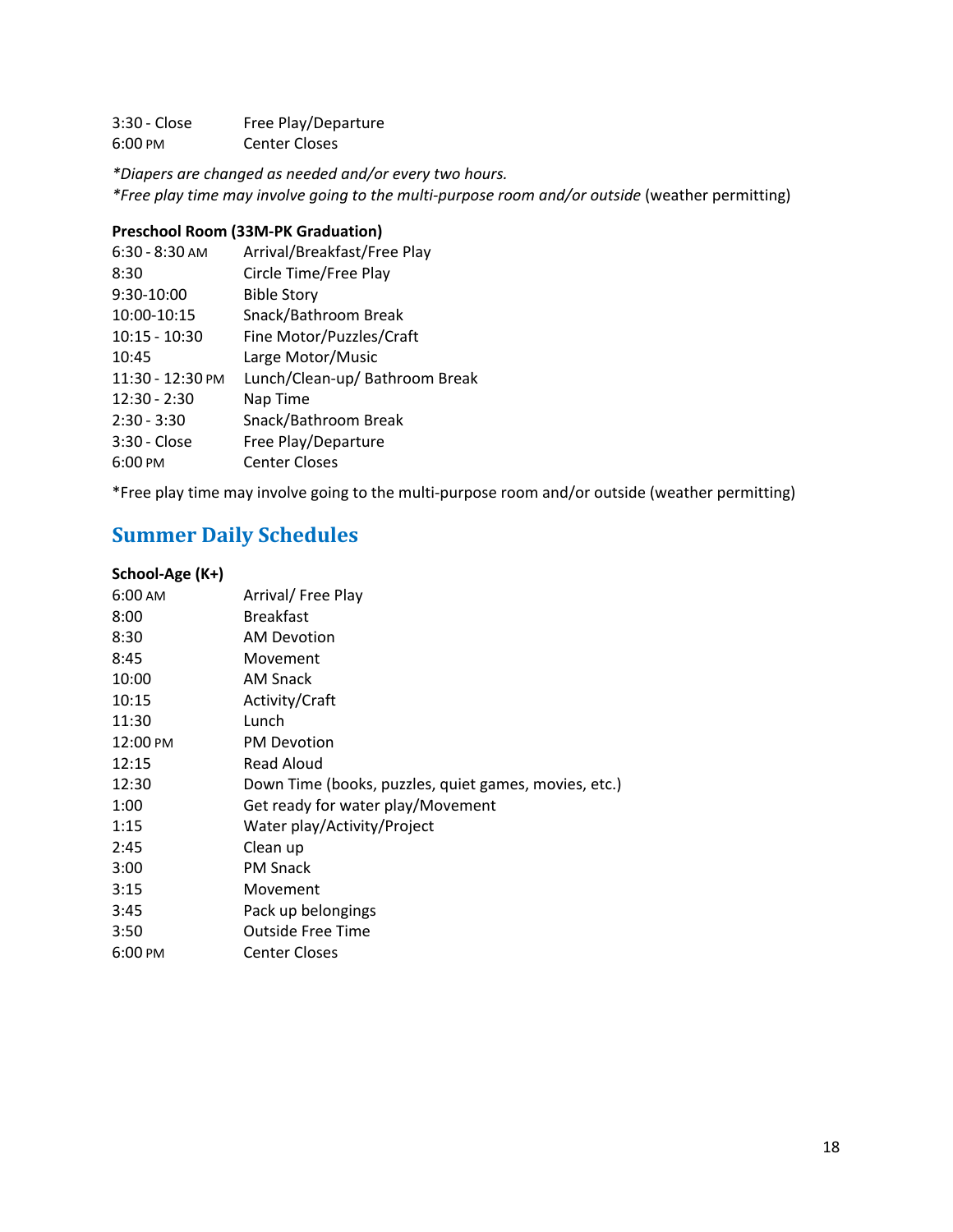# **Health Regulations**

Listed below are symptoms of illness that are causes for a child to be kept at home, or if observed, sufficient reason to send a child home.

- 1. **COLDS AND SKIN RASHES:** Children will be asked to remain home if they have serious cold symptoms. Such symptoms include lethargy, heavy eyes, and a yellow-green mucus. If it is observed that your child has a possible respiratory infection or skin diseases, they will not be permitted to attend the Center until he/she is free from fever, on a prescribed medication for 24 (twenty-four) hours, and/or a note from a physician indicates that the child is able to return to school.
- 2. **DIARRHEA:** Students with diarrhea (two or more loose stools *or* over and above what is normal for that student) will not be permitted to return to the Center until the diarrhea is cleared or the child is treated by a physician. A child must be diarrhea free for 24 hours before returning to care.
- 3. **VOMITING:** Children will not be permitted to attend the Center until vomiting ceases and no fever has existed in the past 24 (twenty-four) hours.
- 4. **EAR INFECTIONS:** As long as fever has not been present within the past 24 hours, students may attend the Center if the ear infection is being treated by a physician.
- 5. **CHICKEN POX:** Children will not be permitted to attend the Center until *all* blisters have crusted over. The sores do not have to be gone as long as *all* are crusted and no fever has existed in the past 24 hours.
- 6. **IMPETIGO:** It appears as blisters on skin that open and become covered with a yellowish crust. No fever exists, but children will not be permitted to attend the Center until treated for 24(twenty-four) hours. Example: Mosquito bites can become infected and develop into impetigo.
- 7. **CONJUNCTIVITIS (PINK EYE):** Symptoms include red eyes, usually with some discharge or crust on eyelids. Children will not be permitted to attend the Center until 24 hours after treatment has begun. This is contagious and will spread easily among children and adults.
- 8. **OTHER COMMUNICABLE DISEASES (Strep Throat, Mumps, Measles etc.):** Children will not be permitted to attend and may return to the Center with a physician's authorization. Children will not be permitted to return until symptoms decrease, or physician's note is provided to and reviewed by the Director. A child may only return to the Center if no fever has existed within the past 24 hours.
- 9. **LICE:** Students found to have lice will not be permitted to attend the Center until treatment has been effective and *ALL* nits have been removed.
- Sick children (or any children showing signs of the 9 illnesses) must be excluded from contact with other children.
- Children who have had 100 degree or higher fever within 24 hours will not be permitted to return to the Center.
- Children must be on prescribed medication for 24 hours before returning to care at the Center. No medication, prescription or over the counter, will be dispensed to children without a completed medication distribution form signed by a parent/guardian. All medication must be in its original container with the pharmacist's or manufacturer's label, child's name, and dosing instructions on the bottle. All medication containers must be sealed in within a Ziploc bag with the child's name and current date clearly printed on the exterior of the bag and signed in with the medication distribution form.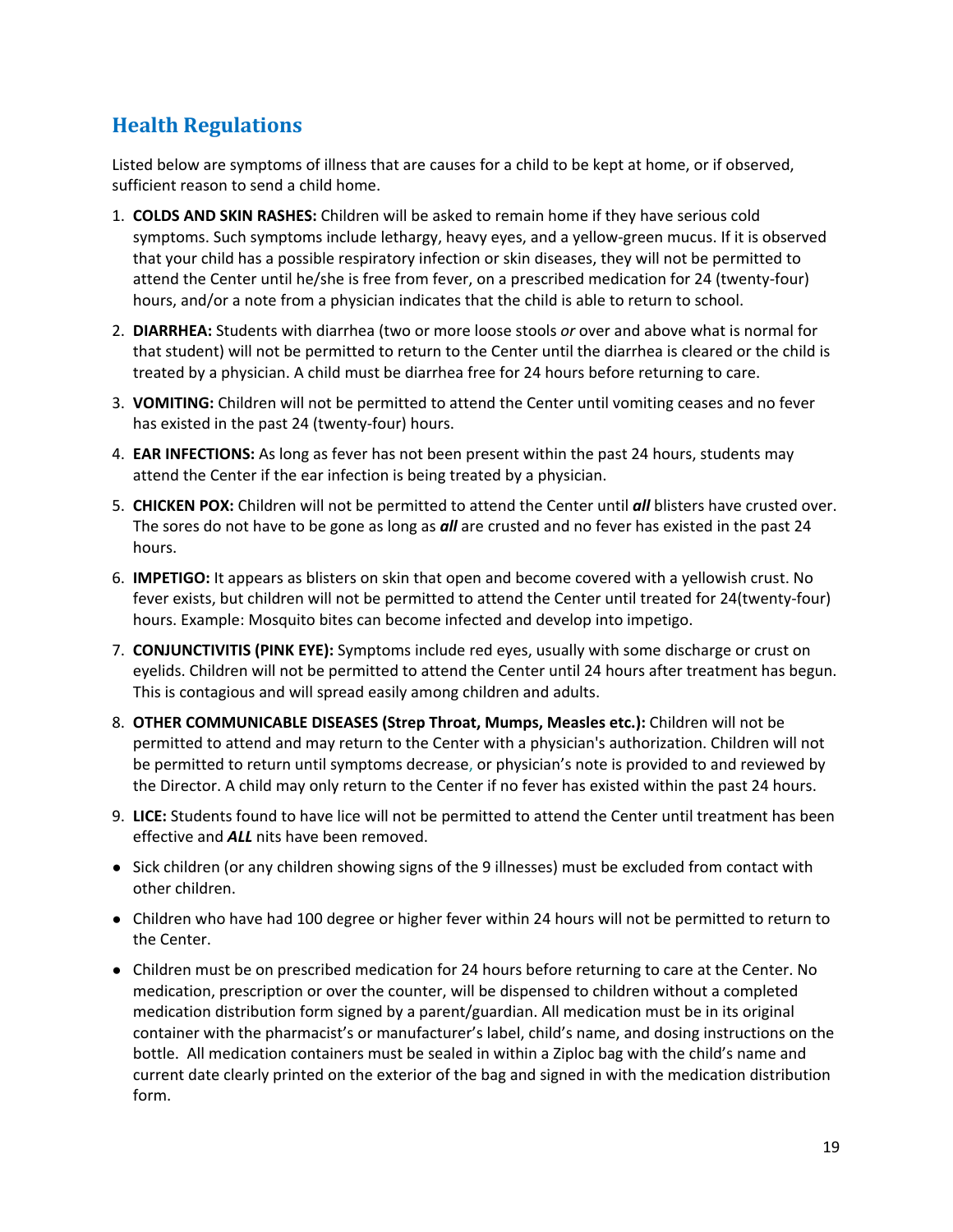- Sunscreen and mosquito repellent must also be signed in. Sunscreen, mosquito repellent, and diaper ointment may be administered if a medication distribution form for these items is signed and renewed each year.
- Any child who requires more care than the program staff can provide without compromising the health and safety of the other children in our care will be asked to be excluded from activities.
- Parents/guardians and/or Authorized pick-up persons must pick up sick children within one hour of the call requesting that the child be sent home.

#### **We ask that parents/guardians contact First Steps Early Learning Center within 24 hours if their child has or has been exposed to any communicable disease. We will then post a sign when communicable illnesses have been reported to inform other parents/guardians.**

We must, at all times, have an updated immunization record for your children.

We do consultations annually with a health care provider to ensure our policies meet medical guidelines.

If an emergency injury or illness occurs while a child is in our care, if necessary, 911 will be called and the child will be transported to the hospital of your choice designated on the Enrollment Form. Parents/guardians will be notified immediately by Center staff. Parents/guardians are responsible for all costs of emergency medical treatment, including emergency transportation, if required. First Steps Early Learning Center and First Evangelical Lutheran Church will not be held liable for any injury or illness of any child nor parents/guardians while on these premises.

In non-emergency situations, parents/guardians will be notified at pick-up time or by phone. If your child is injured at the Center, a note will be sent home, or we will speak to you at the time of pick up. If you seek a physician's attention, you are asked to inform First Steps Early Learning Center as we are mandated to inform the Department of Human Services.

Our staff has the required First Aid and CPR training. When administering first aid we follow the procedures as recommended in the Health Care Summary Report.

# **Non-Discrimination Policy**

In accordance with federal civil rights law and U.S. Department of Agriculture (USDA) civil rights regulations and policies, the USDA, its Agencies, offices, and employees, and institutions participating in or administering USDA programs are prohibited from discriminating based on race, color, national origin, sex, disability, age, or reprisal or retaliation for prior civil rights activity in any program or activity conducted or funded by USDA.

Persons with disabilities who require alternative means of communication for program information (e.g. Braille, large print, audiotape, American Sign Language, etc.), should contact the Agency (State or local) where they applied for benefits. Individuals who are deaf, hard of hearing or have speech disabilities may contact USDA through the Federal Relay Service at (800) 877-8339. Additionally, program information may be made available in languages other than English.

To file a program complaint of discrimination, complete the USDA Program [Discrimination](http://www.ocio.usda.gov/sites/default/files/docs/2012/Complain_combined_6_8_12.pdf) Complaint [Form](http://www.ocio.usda.gov/sites/default/files/docs/2012/Complain_combined_6_8_12.pdf), (AD-3027) found [online](http://www.ascr.usda.gov/complaint_filing_cust.html) at: http://www.ascr.usda.gov/complaint\_filing\_cust.html, and at any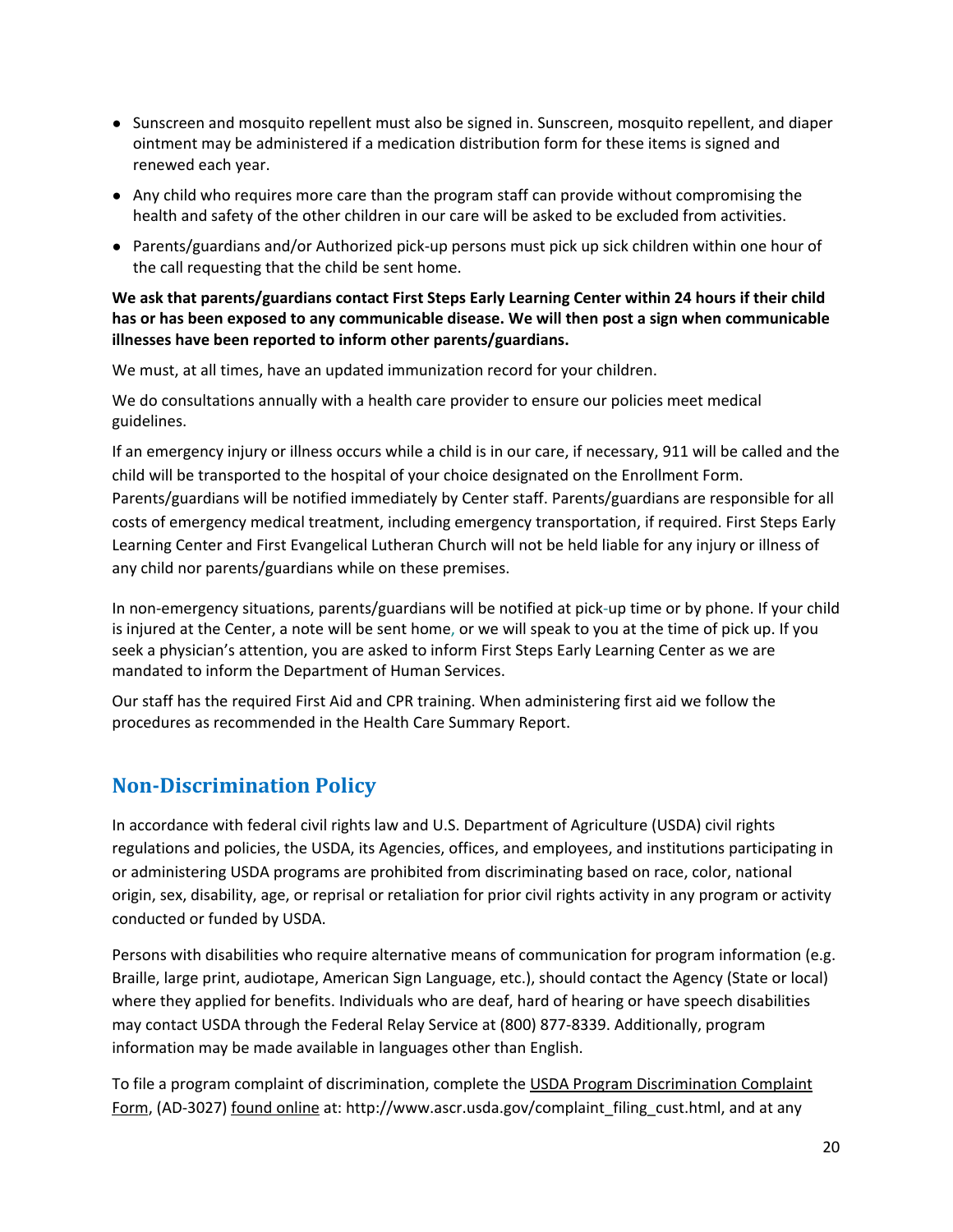USDA office, or write a letter addressed to USDA and provide in the letter all of the information requested in the form. To request a copy of the complaint form, call (866) 632-9992. Submit your completed form or letter to USDA by:

(1) Mail: U.S. Department of Agriculture Office of the Assistant Secretary for Civil Rights 1400 Independence Avenue, SW Washington, D.C. 20250-9410 (2) Fax: (202) 690-7442; or

(3) Email: program.intake@usda.gov

This institution is an equal opportunity provider.

# **Parent/Guardian Code of Conduct**

Parents/guardians are the primary role models for their children's behavior and conduct toward other individuals in their environment. The teachers/staff of First Steps Early Learning Center role model correct behavior and respect for others; they require parents/guardians to act with courtesy and respect, as well. Parents/guardians who violate the Code of Conduct create an unsafe/insecure environment and will not be permitted on the Center's property thereafter and their childcare contract will be terminated. Behaviors that violate the Code of Conduct include:

- Swearing/Cursing -No parent/guardian nor adult is permitted to curse or use other inappropriate language on the Center's property at any time, whether in the presence of a child, children, staff, other parents/guardians, or not. Such language is considered offensive by many people and will not be tolerated. At NO time will inappropriate language directed toward members of the staff be tolerated.
- Threatening behavior toward occupants of the Center –Threats/perceived threats of any kind will not be tolerated. Threatening behavior will be reported to the appropriate authorities. Apologies for inappropriate behavior are appreciated, but due to the perceived threat to safety, teachers/staff cannot risk a second chance.
- Physical/Verbal punishment of your child or other children The teachers/staff do not use corporal punishment for unacceptable behavior. Verbal reprimands may be necessary at times, but it is not appropriate for parents/guardians to verbally abuse their child or other children as doing so may cause undue embarrassment or emotional distress.

Parents/guardians are always welcome to discuss their children's behavior issues with the teacher and to seek advice and guidance regarding effective disciplinary procedures.

Parents/guardians are not allowed to correct any children except their own.

If a parent/guardian should witness another parent/guardian's children behaving in an inappropriate manner or is concerned about a behavior reported to them by their own children, the concern should be discussed with the classroom teacher/staff and/or the Director; parents/guardians are not allowed to seek out another parent/guardian to discuss their children's inappropriate behavior. All behavior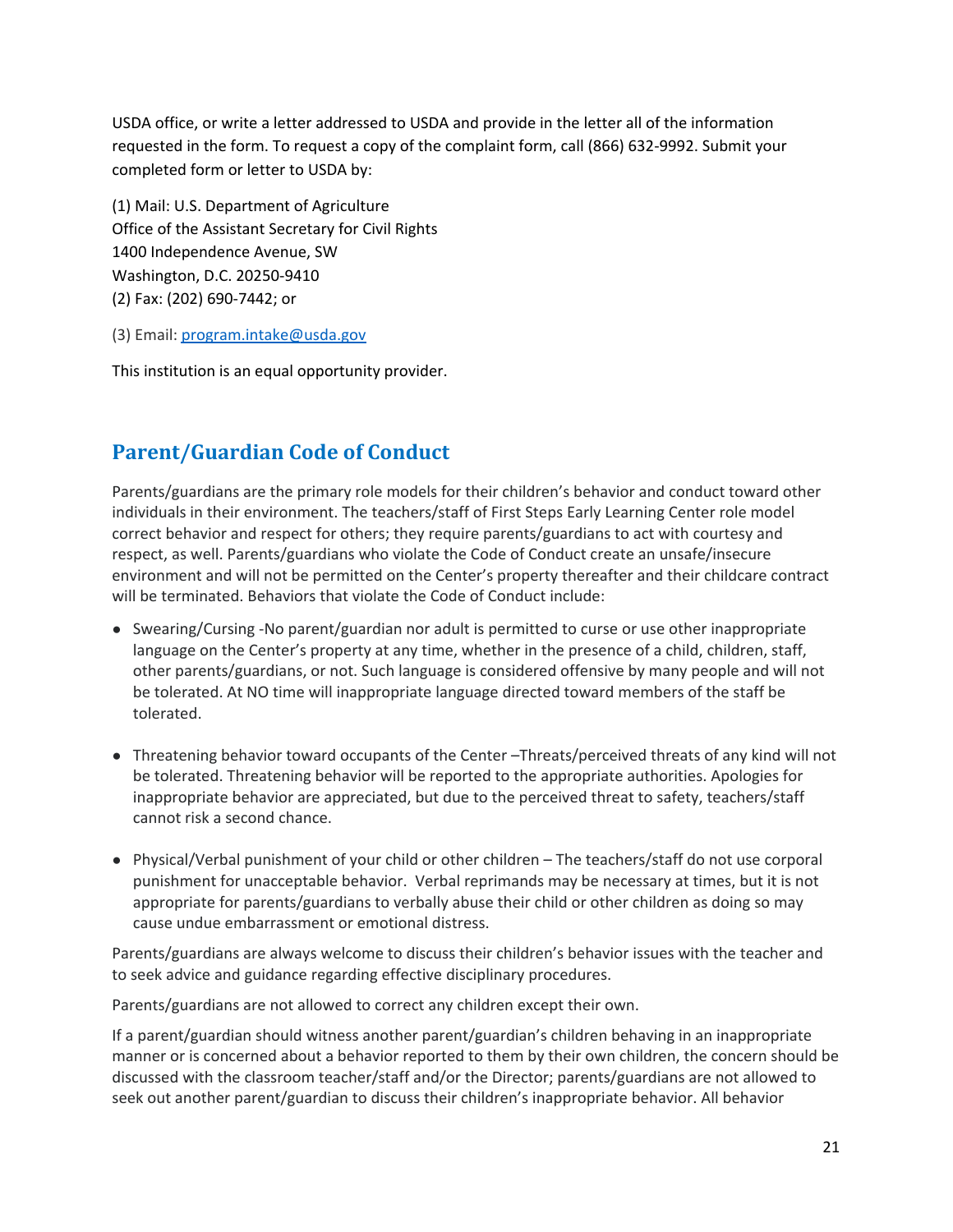concerns need to be brought to the classroom teacher or Director's attention. The teachers/staff and/or the Director are strictly prohibited from discussing anything about another parent/guardian's child with you. All children/families enrolled in our Center have privacy rights protected by our Confidentiality Policy. You may be assured that we will not discuss anything about your children with another parent/guardian or adult visiting the Center.

- Smoking To promote the health and safety of children and adults smoking of any kind is prohibited anywhere in or on Center property. Parents/guardians who are smoking in their cars must dispose of the cigarette/electronic cigarette, or cigar prior to arriving on Center property.
- Violations of the Safety Policy –Parents/guardians are required to follow all safety procedures at all times. These procedures are designed not as mere inconveniences, but to protect the welfare and best interest of the children, teachers/staff, and all individuals in/on Center property. Safety/security procedures include such things as following entrance and departure policies and not allowing unauthorized individuals into the Center (such as holding the door open for an unknown person following you). Security procedures are only as strong as the weakest person interacting with the Center in any way.
- Confrontational interactions with teachers/staff, other parents/guardians, or other individuals on Center property - While it is understood that parents/guardians will not always agree with the teachers/staff of the Center, it is expected that all disagreements be handled in a calm and respectful manner. Confrontational interactions are not an appropriate means by which to communicate a point and are strictly prohibited.
- Violations of the Confidentiality Policy –First Steps Early Learning Center teachers/staff are very serious about maintaining the confidentiality of all individuals associated with the Center in any way; especially the children, their families, and staff. Parents/guardians are fully informed of this policy and are required to maintain it at all times. Any parent/guardian who shares any information considered to be confidential, pressures employees or other parents/guardians for information which is not necessary for them to know, will be considered to be in violation of the Confidentiality Policy and will be asked to sever their connections to the Center.